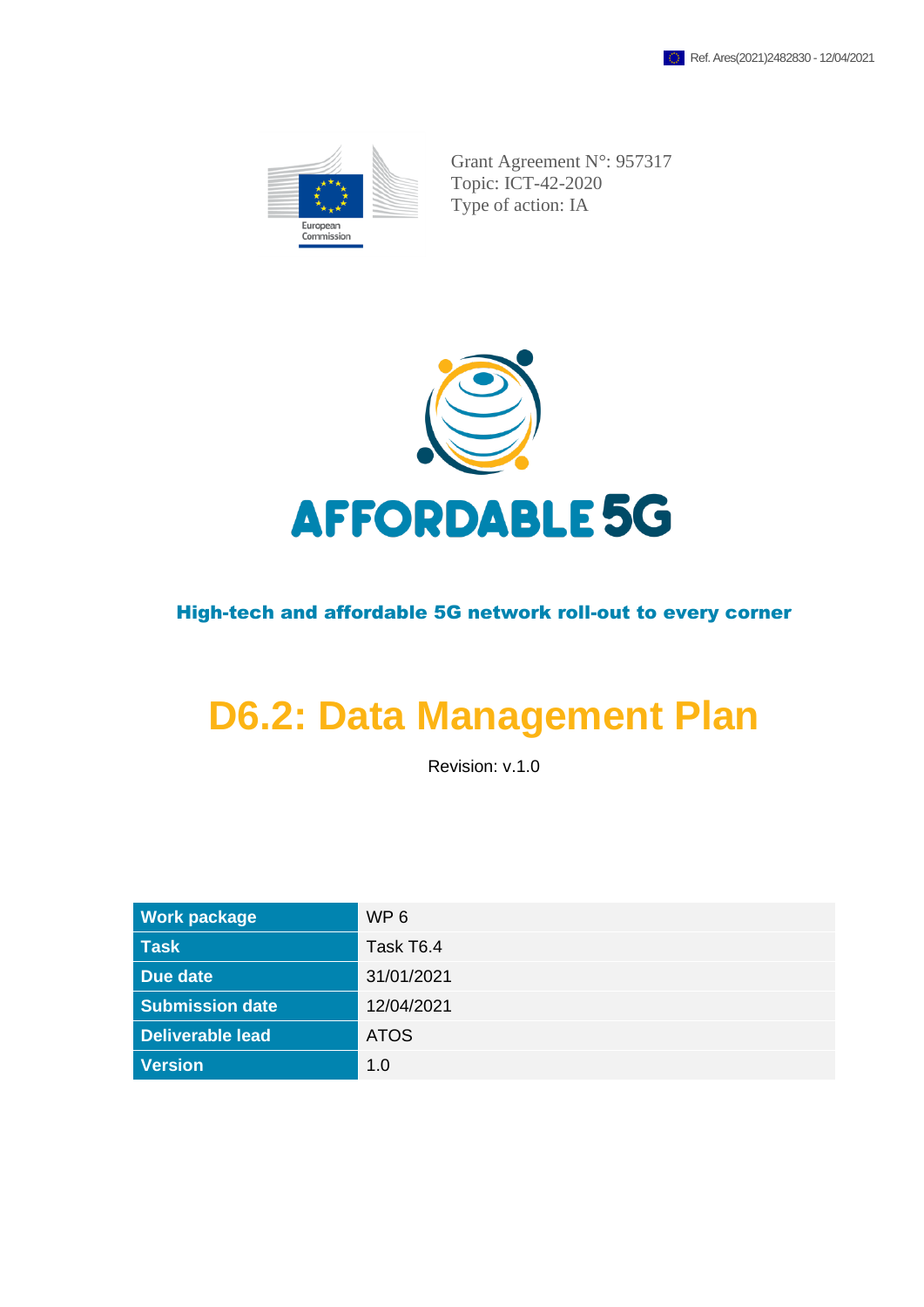#### **Document Revision History**

| <b>Version</b>   | <b>Date</b> | <b>Description of change</b>                                   | <b>List of contributor(s)</b> |
|------------------|-------------|----------------------------------------------------------------|-------------------------------|
| V <sub>0.1</sub> | 18/12/2020  | <b>TOC</b>                                                     | <b>ATOS</b>                   |
| V <sub>0.2</sub> | 15/02/2021  | <b>Management Dataset</b>                                      | <b>ATOS</b>                   |
| V <sub>0.3</sub> | 22/02/2021  | Pilot 1 dataset, PoC Dataset,<br><b>Dissemination Datatset</b> | NEM, UMA, MARTEL              |
| V <sub>0.4</sub> | 28/02/2021  | Section 2                                                      | <b>ATOS</b>                   |
| V <sub>0.5</sub> | 04/03/2021  | Pilot 2 dataset                                                | UBI                           |
| V <sub>0.6</sub> | 08/03/2021  | Section 2 finalized                                            | <b>ATOS</b>                   |
| V <sub>0.7</sub> | 09/03/2021  | Executive summary, section 1,<br>and conclusion                | <b>ATOS</b>                   |
| V <sub>0.8</sub> | 26/03/2021  | Review                                                         | <b>NKUA</b>                   |
| V <sub>0.9</sub> | 09/04/2021  | included<br>Update<br>and<br>abbreviations                     | <b>ATOS</b>                   |
| V1.0             | 12/04/2021  | Quality review and submission<br>to EC                         | <b>ATOS</b>                   |

#### **Disclaimer**

The information, documentation, and figures available in this deliverable, is written by the AFFORDABLE5G (High-tech and affordable 5G network roll-out to every corner) – project consortium under EC grant agreement 957317 and does not necessarily reflect the views of the European Commission. The European Commission is not liable for any use that may be made of the information contained herein.

*Confidential - The information contained in this document and any attachments are confidential. It is governed according to the terms of the project consortium agreement*

**Copyright notice:** © 2020-2022 AFFORDABLE5G Consortium

|                              | Project co-funded by the European Commission in the H2020 Programme       |  |  |
|------------------------------|---------------------------------------------------------------------------|--|--|
| Nature of the deliverable: R |                                                                           |  |  |
|                              | <b>Dissemination Level</b>                                                |  |  |
| PU                           | Public, fully open, e.g. web<br>$\sqrt{ }$                                |  |  |
| <b>CI</b>                    | Classified, information as referred to in Commission Decision 2001/844/EC |  |  |
| CO                           | Confidential to AFFORDABLE5G project and Commission Services              |  |  |

*\* R: Document, report (excluding the periodic and final reports)*

*DEM: Demonstrator, pilot, prototype, plan designs* 

*DEC: Websites, patents filing, press & media actions, videos, etc.*

*OTHER: Software, technical diagram, etc*

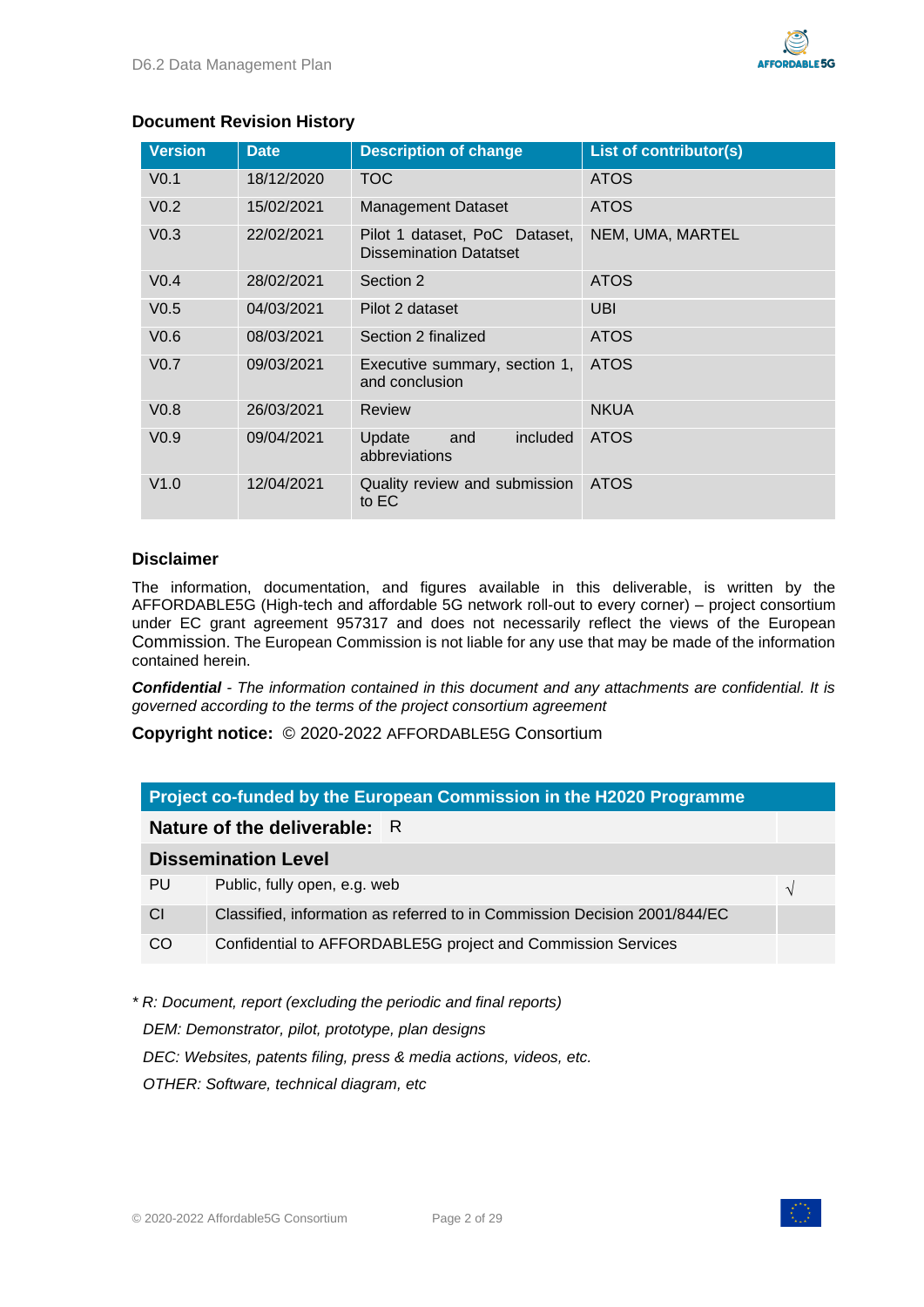### <span id="page-2-0"></span>**EXECUTIVE SUMMARY**

This document presents a first version of the Data Management Plan for AFFORDABLE5G with the main aim of supporting the data management life cycle of all data processed and collected by the project.

This deliverable provides an initial description of the Datasets identified according to the FAIR principles to make the research data *Findable, Accessible, Interoperable and Re-usable*. For collecting such information, the European Commission suggests a template that follows the FAIR Data Management Plan Model. This template was analysed and distributed to relevant partners that deal with several data aspects of the project: the pilot's partners, the dissemination leader, and the coordinator.

The project has initially identified a list of 6 datasets and a detailed FAIR questionnaire has been completed for each one.

| <b>Partner</b>                                           | <b>Short name</b> | <b>Contributor(s)</b>                                          |
|----------------------------------------------------------|-------------------|----------------------------------------------------------------|
| ATOS SPAIN SA                                            | <b>ATOS</b>       | Rosana Valle (lead editor)<br>Sergio González<br>Josep Martrat |
| NEMERGENT SOLUTIONS S.L.                                 | <b>NEM</b>        | Eneko Atxutegi, Marta<br>Amor                                  |
| <b>UBIWHERE LDA</b>                                      | UBI               | Luís Conceição                                                 |
| <b>MARTEL GMBH</b>                                       | <b>MAR</b>        | Margherita Trestini<br>Federico M. Facca                       |
| ETHNIKO KAI KAPODISTRIAKO PANEPISTIMIO<br><b>ATHINON</b> | <b>NKUA</b>       | Panagiotis Trakadas,                                           |
| UNIVERSIDAD DE MALAGA                                    | <b>UMA</b>        | Pedro Merino                                                   |

#### **List of Contributors**

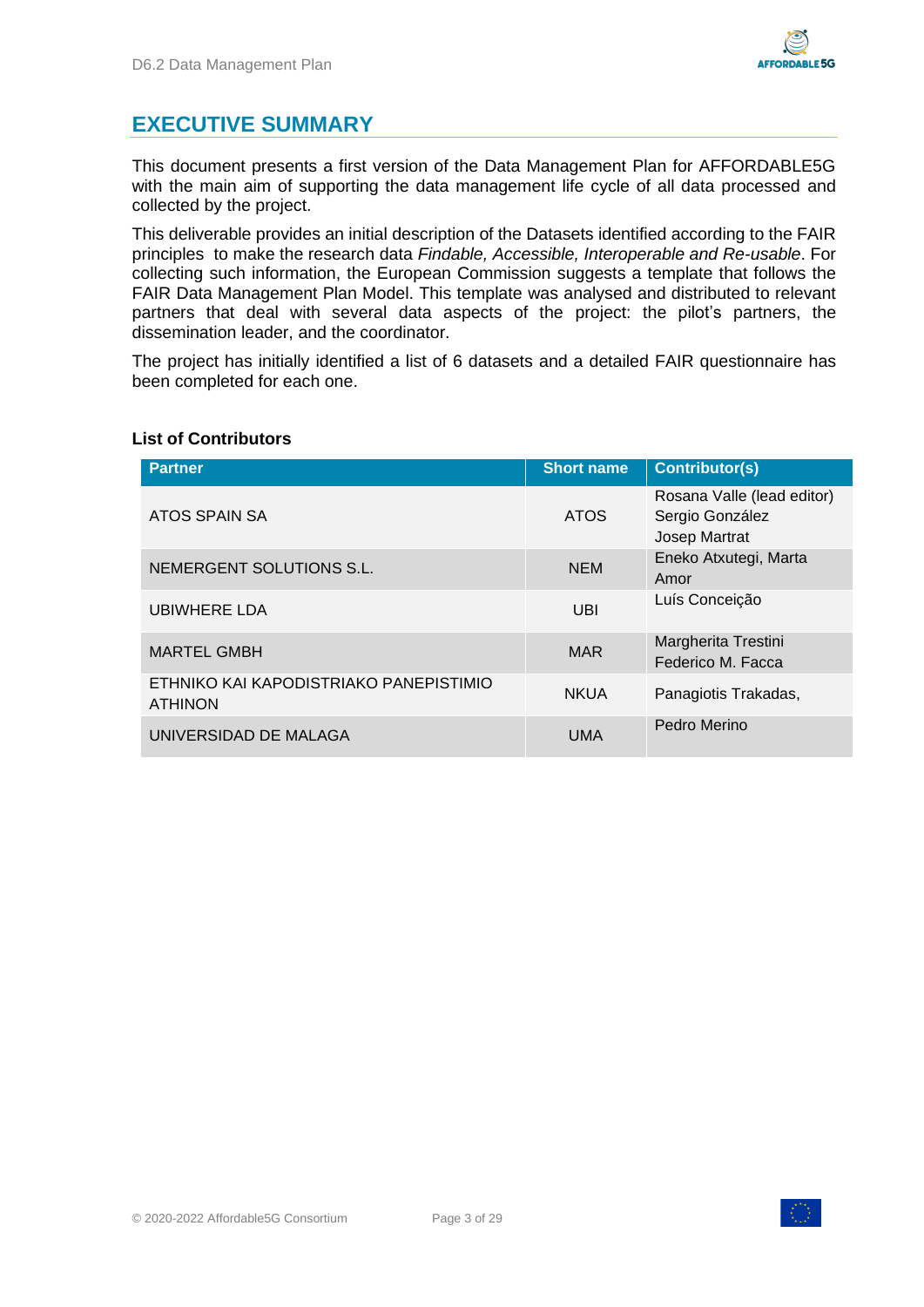

# <span id="page-3-0"></span>**TABLE OF CONTENTS**

| $\mathbf 1$    |  |  |  |
|----------------|--|--|--|
| 1.1            |  |  |  |
| $\overline{2}$ |  |  |  |
| 3              |  |  |  |
| 3.1.1          |  |  |  |
| 3.1.2          |  |  |  |
| 3.1.3          |  |  |  |
| 3.1.4          |  |  |  |
| 3.2            |  |  |  |
| 3.3            |  |  |  |
| 3.4            |  |  |  |
| 4              |  |  |  |
| 4.1            |  |  |  |
| 4.1.1          |  |  |  |
| 4.1.2          |  |  |  |
| 4.1.3          |  |  |  |
| 4.2            |  |  |  |
| 4.3            |  |  |  |
| 5              |  |  |  |
| 6              |  |  |  |



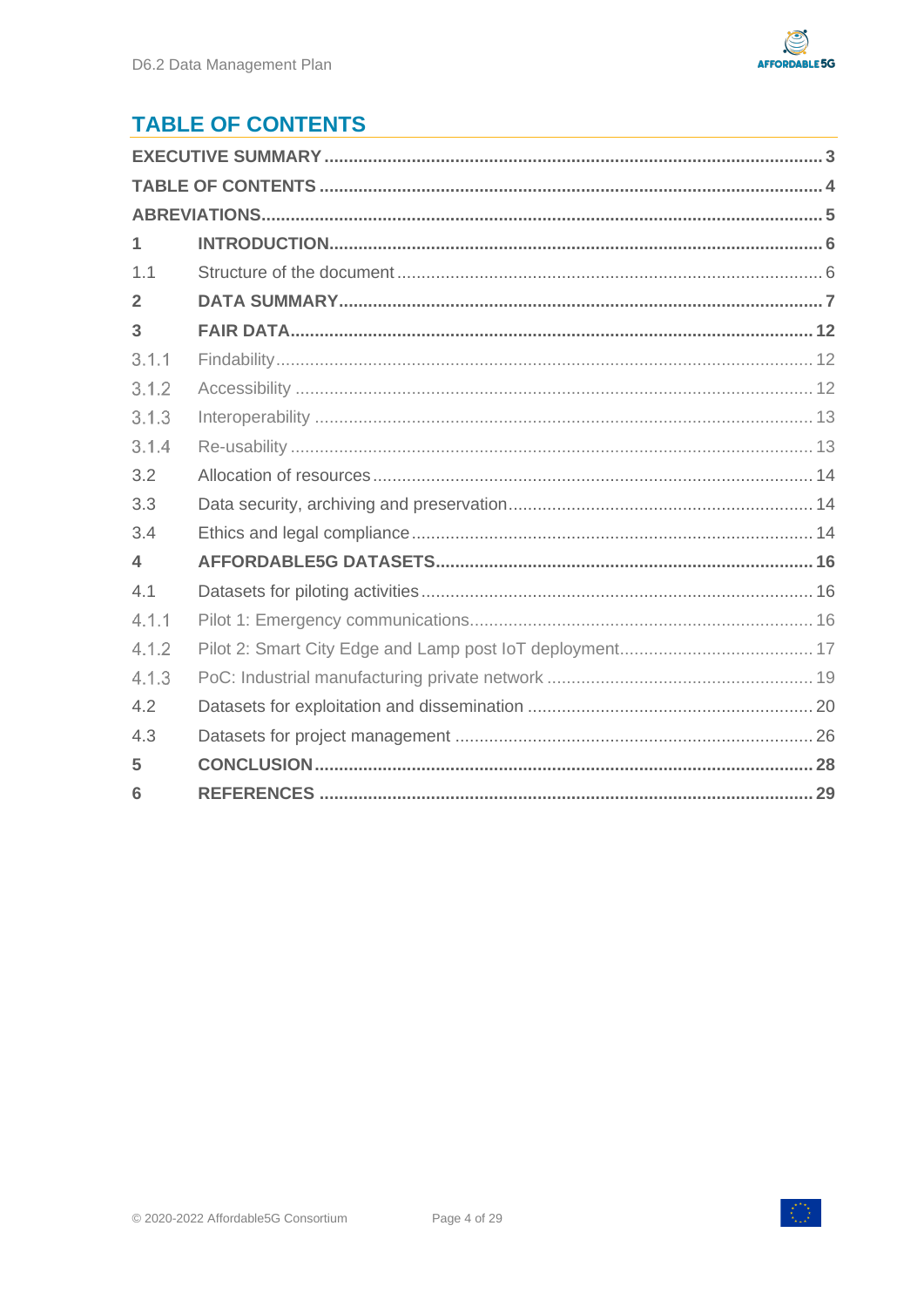

# <span id="page-4-0"></span>**ABREVIATIONS**

| 3GPP         | 3rd Generation Partnership Project                |
|--------------|---------------------------------------------------|
| 5GS          | 5G System                                         |
| <b>CI/CD</b> | Continuous Integration / Continuous Delivery      |
| <b>CVAE</b>  | <b>Computer Vision Analytics for Emergencies</b>  |
| <b>DoA</b>   | <b>Description of Action</b>                      |
| <b>FAIR</b>  | Findable, Accessible, Interoperable and Re-usable |
| <b>GA</b>    | <b>Grant Agreement</b>                            |
| <b>GPRD</b>  | <b>General Data Protection Regulation</b>         |
| <b>IloT</b>  | Industrial Internet of Things                     |
| <b>ISP</b>   | Internet service provider                         |
| <b>MCPTT</b> | Mission Critical Push To Talk                     |
| <b>MCS</b>   | <b>Mission Critical Services</b>                  |
| <b>MQTT</b>  | <b>Message Queue Telemetry Transport</b>          |
| <b>NFV</b>   | <b>Network Function Virtualisation</b>            |
| <b>O-RAN</b> | Open Radio Access Network                         |
| Poc          | Proof of Concept                                  |
| <b>SC</b>    | <b>Small Cell</b>                                 |
| SIP          | <b>Session Initiation Protocol</b>                |
| <b>TSN</b>   | <b>Time Sensitive Networking</b>                  |
| <b>UE</b>    | <b>User Equipment</b>                             |
| <b>UP</b>    | <b>Urban Platform</b>                             |
| <b>UPF</b>   | <b>User Plane Function</b>                        |
| <b>VNF</b>   | <b>Virtual Network Function</b>                   |
| <b>WP</b>    | Workpackage                                       |



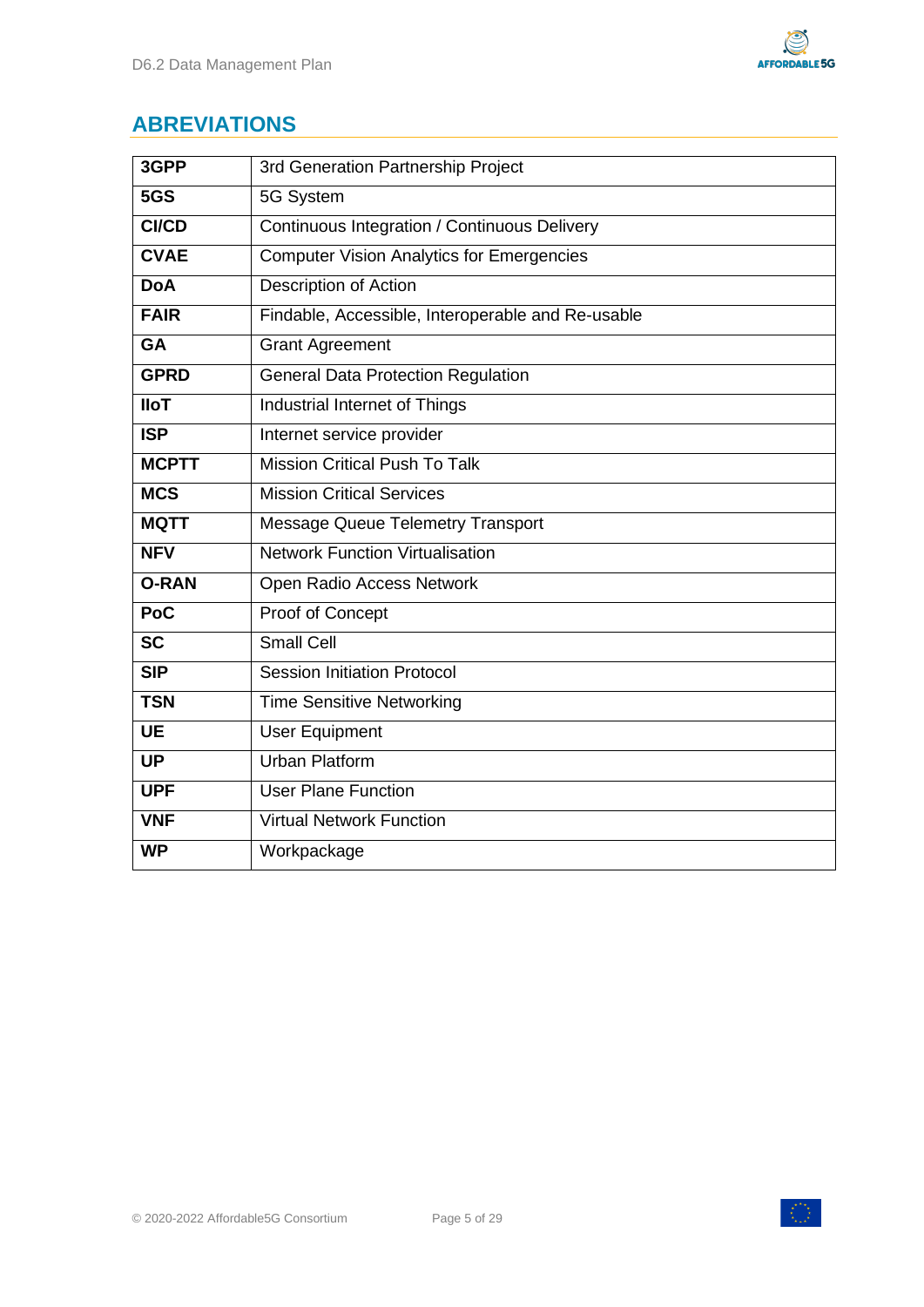### <span id="page-5-0"></span>**1 INTRODUCTION**

The main purpose of the Data Management Plan is to describe all the datasets processed along the lifetime of the project. The datasets identified should be accordance to the data management policy and the FAIR principles (Findable, Accessible, Interoperable, and Reusable). For that reason, in Affordable5G, a template was customised and shared within the consortium.

As described in the Guidelines of FAIR Data Management in Horizon 2020 [\[1\],](#page-28-1) this template is a set of questions that the partners answer with a level of detail appropriate to the project. For this version, it is not required to provide detailed answers to all the questions since some can be unknown yet, however further update could be submitted whenever significant changes arise, for example:

- New data
- changes in consortium policies (e.g. new innovation potential, decision to file for a patent)
- changes in consortium composition and external factors (e.g. new consortium members joining or old members leaving).

Affordable5G is an Innovation Action under the 5G PPP programme initiative and commits to collaborate with other R&D projects in the programme. Relevant deliverables will be shared in the common BSCW repository established for this purpose.

Within this deliverable, we have identified the project's first list of datasets that are fully explained in sections below

DATASET 01 - Mission Critical Services DATASET 02 - Smart City Edge and Lamp post IoT deployment DATASET 03 - TSN PoC lab environment DATASET 04 - Affordable5G Website DATASET 05 - Affordable5G Newsletter DATASET 06 - Project Management

### <span id="page-5-1"></span>**1.1 Structure of the document**

The deliverable is divided in 5 sections:

Section [1](#page-5-0) gives a short introduction regarding the purpose of the document and the datasets identified at this stage of the project.

Section [2](#page-6-0) details an overview of the datasets that will be generated/collected in Affordable5G

Section [3](#page-11-0) provides an explanation of the datasets following FAIR data principle

Section [4](#page-15-0) presents all the answers from the datasets identified following the template recommended by the European Commission.

Section [5](#page-27-0) gives a conclusion and future steps with respect to the Data Management Plan.

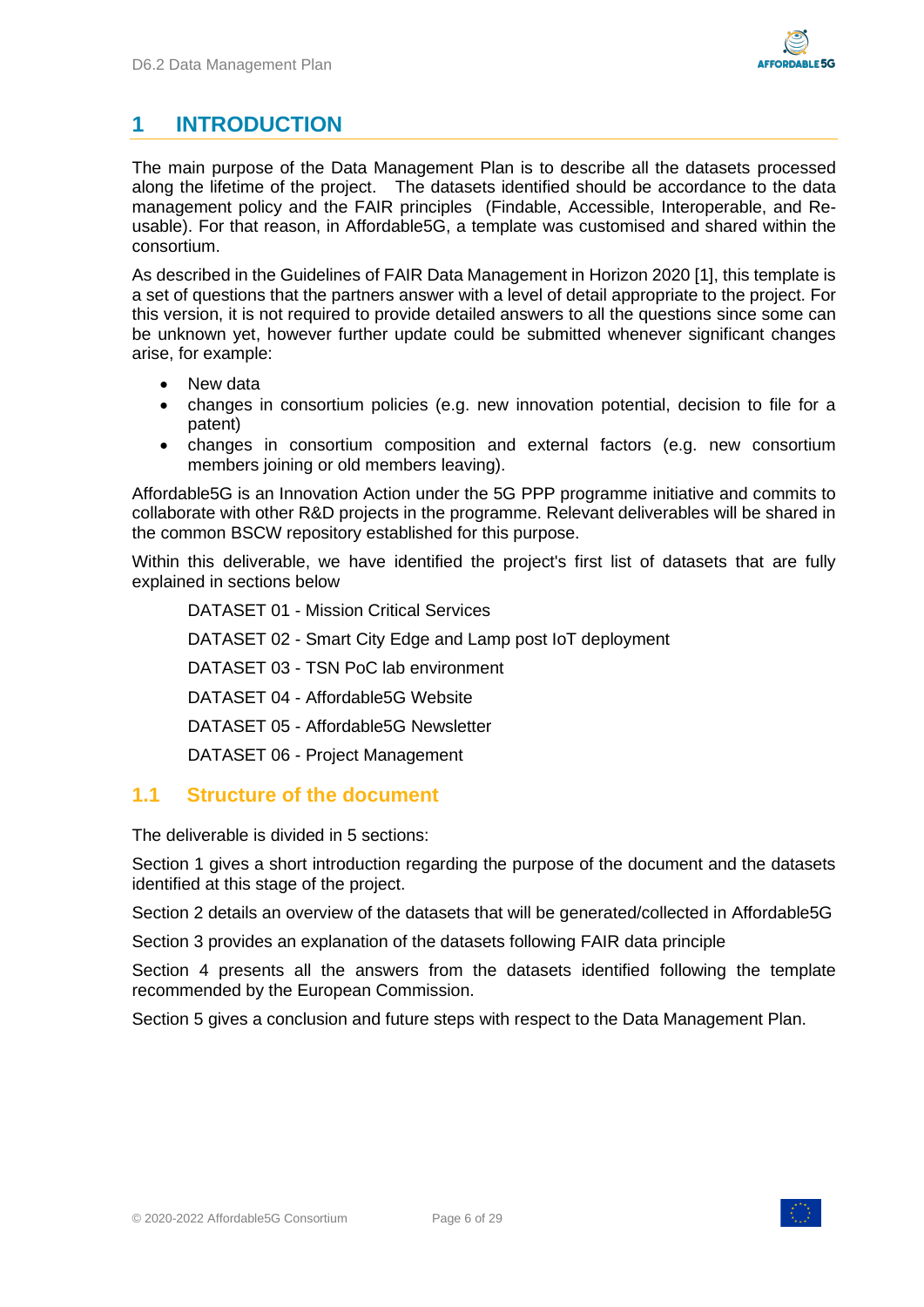# <span id="page-6-0"></span>**2 DATA SUMMARY**

Affordable5G is a project which main vision is optimising hardware usage and open software platforms for 5G network elements. To achieve the project objectives, a set of datasets are expected to be generated or collected within the project lifetime:

- **Collect data for Pilots:** The partners leading the use cases provide the necessary requirements, in order to gather as much information as possible for identifying use case scenarios, KPis, software functionalities and tools to be developed. The information gathered is presented in deliverable D1.1 State of the art, technical system [\[3\],](#page-28-2) requirements analysis and pilot element descriptions elaborate in the scope of Task T1.1. Additionally, task T1.4 also contributed to assess some security aspects and vulnerabilities in the use cases in the deployment scenarios.
- **Communication and dissemination data:** This include data from WP5 Dissemination, business modelling, opportunities for SMEs, and standardisation and 5G PPP collaboration, in two main aspects: Website and newsletters. the data collected from the website visitors is needed for maintaining contact, and as required by law for any legal agreement we have with them. The data and information collected are used to optimize content and performance of the website and may also be used in the event of attacks on our information technology systems. Additionally, the personal data collected as part of a registration for the Affordable5G newsletter will only be used to verify registrations and to send our newsletter.
- **Management data**: The data generated is included in WP6 Project Management, related to user accounts and profile data (name, entity, mail address, etc…) required for internal administrative activities such as project's mailing lists management and the document repository in ownCloud<sup>1</sup>

The table below shows details of the datasets identified in Affordable5G. They will be updated as more data are produced in the project.

| <b>DATASET 01</b>         |  | <b>Dataset name: Mission Critical Services</b>                                                                                                                                                                                                    |
|---------------------------|--|---------------------------------------------------------------------------------------------------------------------------------------------------------------------------------------------------------------------------------------------------|
|                           |  | <b>Partner: Nemergent</b>                                                                                                                                                                                                                         |
| 1. Data Summary           |  |                                                                                                                                                                                                                                                   |
| <b>Purpose</b>            |  | The data collection and generation purposes are based on the<br>monitoring of the Mission Critical Service (MCS) KPIs/activity and logs<br>to evaluate the performance of Emergency Communications Pilot.                                         |
| Types and formats of data |  | SIP messages<br><b>JSON</b> format<br>٠<br>To upload the VNFs content depending on the lifecycle of<br>the experiment.<br>To monitor the service performance<br>Others<br>[.doc and/or .pdf format documents resuming the<br>experiment outcome.] |
| Re-use of existing data   |  | No                                                                                                                                                                                                                                                |

<sup>1</sup> <sup>1</sup> <https://owncloud.org/>

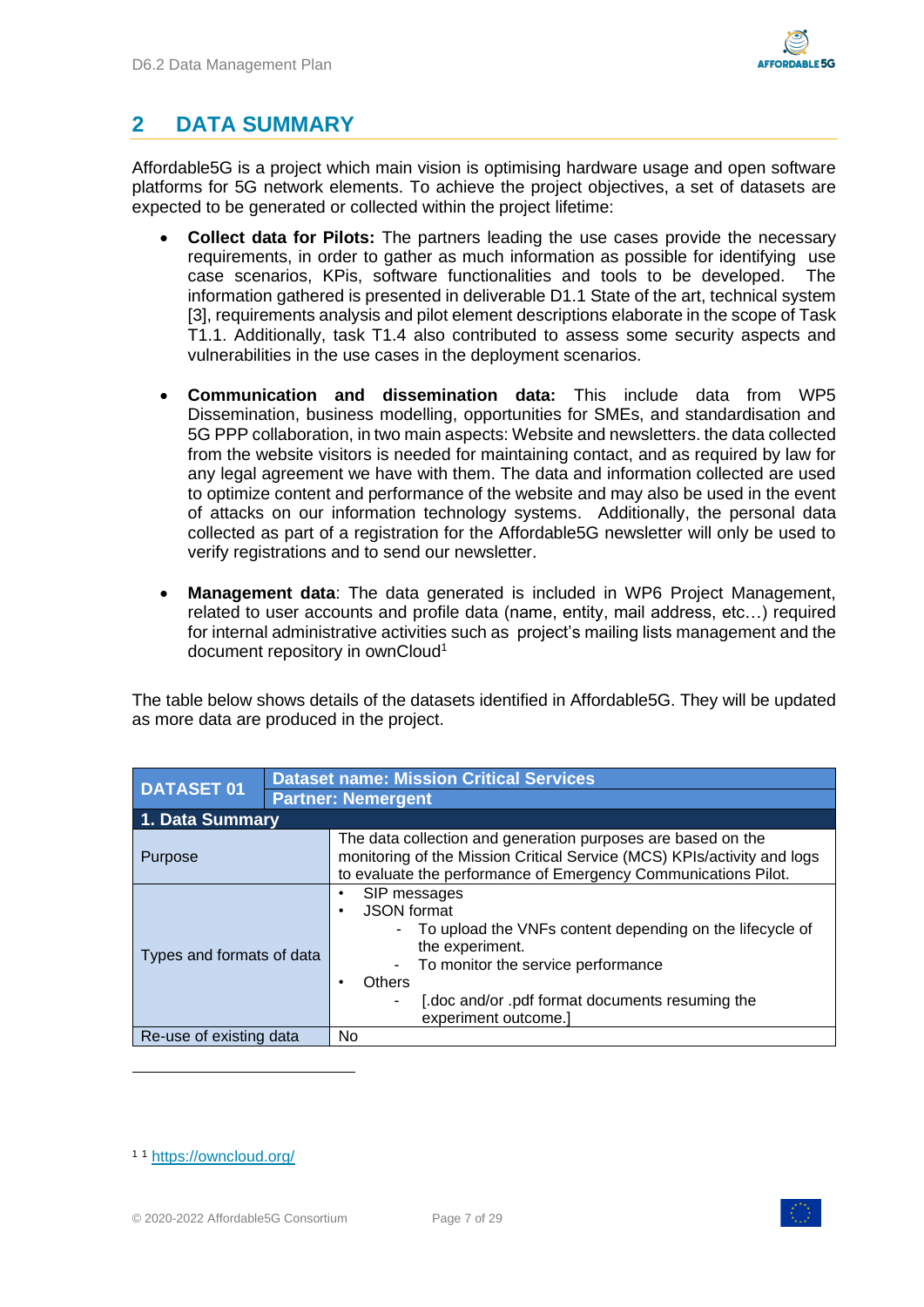

| Origin         | UE originating/terminating the MCPTT / MCVideo / MCData<br><b>Mission Critical Application Server</b>    |
|----------------|----------------------------------------------------------------------------------------------------------|
| Expected size  | SIP messages $\sim$ 3kB<br>JSON file $~14KB$<br>Other files size is unknown at this stage of the project |
| <b>Utility</b> | The Emergency Communication pilot optimal development                                                    |

| <b>DATASET 02</b>         |  | Dataset name: Smart City Edge and Lamp post IoT deployment                                                                                                                                          |
|---------------------------|--|-----------------------------------------------------------------------------------------------------------------------------------------------------------------------------------------------------|
| <b>Partner: UBI</b>       |  |                                                                                                                                                                                                     |
| 1. Data Summary           |  |                                                                                                                                                                                                     |
| Purpose                   |  | The data collection and generation purposes are based on the<br>monitoring of the CVAE service KPIs/activity and logs to evaluate the<br>performance of the computer-vision based Smart City Pilot. |
| Types and formats of data |  | JSON data for exposed APIs<br>$\bullet$                                                                                                                                                             |
|                           |  | MQTT (likely Image ZMQ messaging library) for high performance<br>٠                                                                                                                                 |
|                           |  | transmission of video                                                                                                                                                                               |
|                           |  | Packed YAML descriptors for onboarding of the application<br>٠                                                                                                                                      |
| Re-use of existing data   |  | <b>No</b>                                                                                                                                                                                           |
| Origin                    |  | IoT devices (namely CCTV Cameras), IoT sensors/probes<br>٠                                                                                                                                          |
|                           |  | Core CVAE modules to edge CVAE modules to transmit correlated<br>٠                                                                                                                                  |
|                           |  | data                                                                                                                                                                                                |
|                           |  | Urban Platform to CVAE and vice-versa Service to offer interaction<br>$\bullet$<br>with human operators                                                                                             |
|                           |  | UPF O-RAN breakdown information at the edge to offer monitoring<br>٠                                                                                                                                |
|                           |  | data about UEs                                                                                                                                                                                      |
| Expected size             |  | JSON - depends on the request, expected in the order of 20KiB<br>$\bullet$                                                                                                                          |
|                           |  | MQTT – also depends on the size of the images. Assuming 4k, 5fps,<br>٠                                                                                                                              |
|                           |  | will be around Mb/s                                                                                                                                                                                 |
|                           |  | Packed YAML descriptors of the service expected around 500KiB<br>٠                                                                                                                                  |
| <b>Utility</b>            |  | Smart City pilot operation in optimal conditions                                                                                                                                                    |

| <b>DATASET 03</b>         | <b>Dataset name: TSN PoC lab environment</b> |                                                                                                                                                                                                                                                                                    |
|---------------------------|----------------------------------------------|------------------------------------------------------------------------------------------------------------------------------------------------------------------------------------------------------------------------------------------------------------------------------------|
| <b>Partner: UMA</b>       |                                              |                                                                                                                                                                                                                                                                                    |
| 1. Data Summary           |                                              |                                                                                                                                                                                                                                                                                    |
| Purpose                   |                                              | The datasets include information on the traffic exchanged during the<br>experiments to be conducted when researching towards the TSN proof<br>of concepts. The data will be used to understand impact of the different<br>configuration parameters like delay, jitter, and others. |
| Types and formats of data |                                              | Document, data, images                                                                                                                                                                                                                                                             |
| Re-use of existing data   |                                              | Documents and images: All common electronic document formats<br>$\bullet$<br>(docx, pdf, tex, etc.)<br>Data: text format tables and standard file format for traffic packet<br>capture                                                                                             |
| Origin                    |                                              | Project activities and experiments associated to the TSN proof of<br>concept                                                                                                                                                                                                       |
| Expected size             |                                              | To be determined                                                                                                                                                                                                                                                                   |
| Utility                   |                                              | The collected dataset will be used for future reference when analysing<br>packet timeseries and synchronisation issues                                                                                                                                                             |

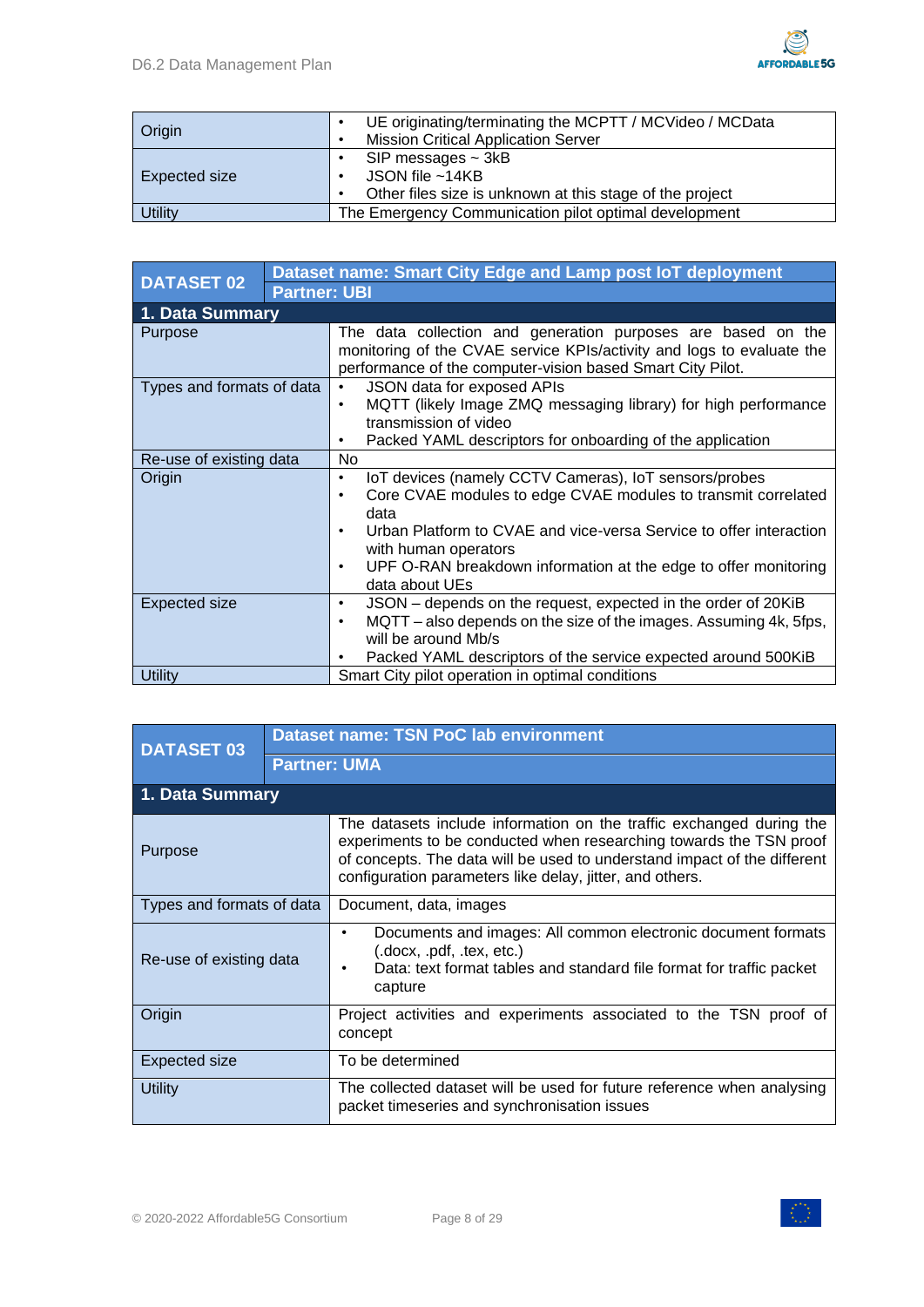

| <b>DATASET 04</b>         |  | Dataset name: Affordable5G Website                                                                                                                                                                                                                                                                                                                                                                                                                                                                                                                                                                                                                                                                                                                       |
|---------------------------|--|----------------------------------------------------------------------------------------------------------------------------------------------------------------------------------------------------------------------------------------------------------------------------------------------------------------------------------------------------------------------------------------------------------------------------------------------------------------------------------------------------------------------------------------------------------------------------------------------------------------------------------------------------------------------------------------------------------------------------------------------------------|
|                           |  | <b>Partner: Martel</b>                                                                                                                                                                                                                                                                                                                                                                                                                                                                                                                                                                                                                                                                                                                                   |
| 1. Data Summary           |  |                                                                                                                                                                                                                                                                                                                                                                                                                                                                                                                                                                                                                                                                                                                                                          |
| Purpose                   |  | The data collected from the website visitors is needed for maintaining<br>contact, and as required by law for any legal agreement we have with<br>them. The data and information collected are used to optimize content<br>and performance of the website and may also be used in the event of<br>attacks on our information technology systems.                                                                                                                                                                                                                                                                                                                                                                                                         |
| Types and formats of data |  | The web site collects the following data:                                                                                                                                                                                                                                                                                                                                                                                                                                                                                                                                                                                                                                                                                                                |
|                           |  | User account data: i.e. account of users authorised to publish<br>content on the web site. This are in general users' part of MARTEL<br>and in some cases of other third parties in the Affordable5G<br>authorised to publish news on the web site. This may include:<br>Name and relevant titles<br>Email<br>Job title<br>Company name<br>Contact data: i.e. data provided by web sites visitors filling in<br>contact forms to request information to the Affordable5G consortia.                                                                                                                                                                                                                                                                      |
|                           |  | This may include:<br>Name and relevant titles<br>Email<br>Job title<br>Company name<br>Company address (in very rare cases)<br>$\overline{\phantom{0}}$                                                                                                                                                                                                                                                                                                                                                                                                                                                                                                                                                                                                  |
|                           |  | Access log data: i.e. data that are collected by servers to control<br>access to the web pages of the web site that may be used in the<br>event of attacks and other cases requested by the law. This may<br>include (1) the browser types and versions used, (2) the operating<br>system used by the accessing system, (3) the website from which<br>an accessing system reaches our website (so-called referrers), (4)<br>the sub-websites, (5) the date and time of access to the Internet<br>site, (6) an Internet protocol address (IP address), (7) the Internet<br>service provider of the accessing system, and (8) any other similar<br>data and information that may be used in the event of attacks on<br>our information technology systems. |
| Re-use of existing data   |  | No existing data is re used.                                                                                                                                                                                                                                                                                                                                                                                                                                                                                                                                                                                                                                                                                                                             |
| Origin                    |  | All data we store has been clearly and voluntarily provided to us by<br>contacts and partners (subscribing to a newsletter, sending us an email,<br>giving us their business card, answering to an online questionnaire etc.).<br>The website collects a series of general data and information when                                                                                                                                                                                                                                                                                                                                                                                                                                                     |
|                           |  | a data subject or automated system calls up the website.<br>The website contains information that enables a quick electronic<br>contact to the project's consortium, as well as direct<br>communication with Affordable5G, which also includes a general<br>address of the so-called electronic mail (e-mail address). If a data<br>subject contacts the project by e-mail or via a contact form, the<br>personal data transmitted by the data subject are automatically<br>stored. Such personal data transmitted on a voluntary basis by a<br>data subject to Martel as data owner are stored for the purpose of<br>processing or contacting the data subject.                                                                                         |

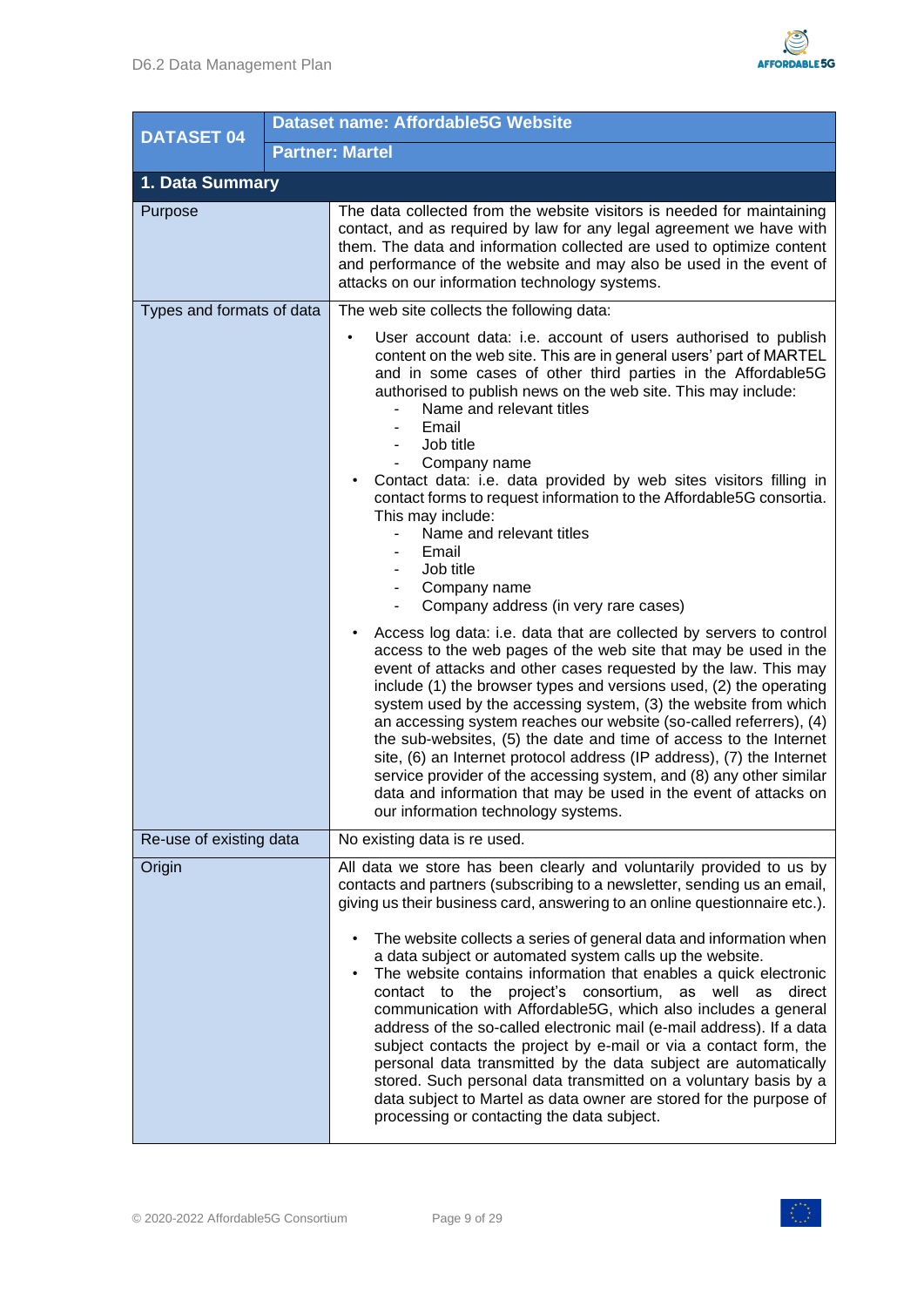|                | As is common practice with almost all professional websites this site also<br>uses cookies, to improve visitors' experience. In some special cases we<br>also use cookies anonymized provided by trusted third parties (such as<br>Google Analytics) - More details are provided in the Cookie Policy page<br>of Affordable5G's website: https://www.affordable5g.eu/cookie-policy/                                 |
|----------------|---------------------------------------------------------------------------------------------------------------------------------------------------------------------------------------------------------------------------------------------------------------------------------------------------------------------------------------------------------------------------------------------------------------------|
| Expected size  | We collect minimal data from our site visitors.                                                                                                                                                                                                                                                                                                                                                                     |
| <b>Utility</b> | Data and information collected are needed to (1) deliver the content of<br>our website correctly, (2) optimize the content of our website as well as<br>its advertisement, (3) ensure the long-term viability of our information<br>technology systems and website technology, and (4) provide law<br>enforcement authorities with the information necessary for criminal<br>prosecution in case of a cyber-attack. |

| <b>DATASET 05</b>         | Dataset name: Affordable5G Newsletter |                                                                                                                                                                                                                                                                                                                                                                                                      |  |  |  |
|---------------------------|---------------------------------------|------------------------------------------------------------------------------------------------------------------------------------------------------------------------------------------------------------------------------------------------------------------------------------------------------------------------------------------------------------------------------------------------------|--|--|--|
|                           |                                       | <b>Partner: Martel</b>                                                                                                                                                                                                                                                                                                                                                                               |  |  |  |
| 1. Data Summary           |                                       |                                                                                                                                                                                                                                                                                                                                                                                                      |  |  |  |
| <b>Purpose</b>            |                                       | The personal data collected as part of a registration for the Affordable5G<br>newsletter will only be used to verify registrations and to send our<br>newsletter.                                                                                                                                                                                                                                    |  |  |  |
| Types and formats of data |                                       | E-mail address of visitors registering to the newsletter.                                                                                                                                                                                                                                                                                                                                            |  |  |  |
|                           |                                       | During the registration for the newsletter, we also store the IP<br>$\bullet$<br>address of the computer system assigned by the Internet service<br>provider (ISP) and used by the data subject at the time of the<br>registration, as well as the date and time of the registration.                                                                                                                |  |  |  |
|                           |                                       | The newsletter of Affordable5G contains so-called tracking pixels.<br>A tracking pixel is a miniature graphic embedded in such e-mails,<br>which are sent in HTML format to enable log file recording and<br>analysis. Based on the embedded tracking pixel, Martel may see if<br>and when an e-mail was opened by a data subject, and which links<br>in the e-mail were called up by data subjects. |  |  |  |
| Re-use of existing data   |                                       | No existing data is re-used                                                                                                                                                                                                                                                                                                                                                                          |  |  |  |
| Origin                    |                                       | The personal data is collected previous informed consent upon<br>registration to the newsletter through the dedicated page of<br>Affordable5G's website.                                                                                                                                                                                                                                             |  |  |  |
| <b>Expected size</b>      |                                       | Between 100 and 200 records                                                                                                                                                                                                                                                                                                                                                                          |  |  |  |
| <b>Utility</b>            |                                       | Data collected express the interest of subscribers to receive news from<br>Affordable5G project.                                                                                                                                                                                                                                                                                                     |  |  |  |

| <b>DATASET 06</b>         | <b>Dataset name: Project Management</b> |                                                                                                                                                                                                                                                             |  |  |
|---------------------------|-----------------------------------------|-------------------------------------------------------------------------------------------------------------------------------------------------------------------------------------------------------------------------------------------------------------|--|--|
|                           | <b>Partner: ATOS</b>                    |                                                                                                                                                                                                                                                             |  |  |
| 1. Data Summary           |                                         |                                                                                                                                                                                                                                                             |  |  |
| Purpose                   |                                         | This dataset will contain administrative data for the management of the<br>project. It will include administrative information from the partners                                                                                                            |  |  |
| Types and formats of data |                                         | Word, spreadsheets, and reports.<br>Contact and Admin data: i.e. data provided by partners in contact forms<br>to request information to the Affordable5G consortia. This may include:<br>Name and relevant titles, Email, Job title, Phone number, Company |  |  |

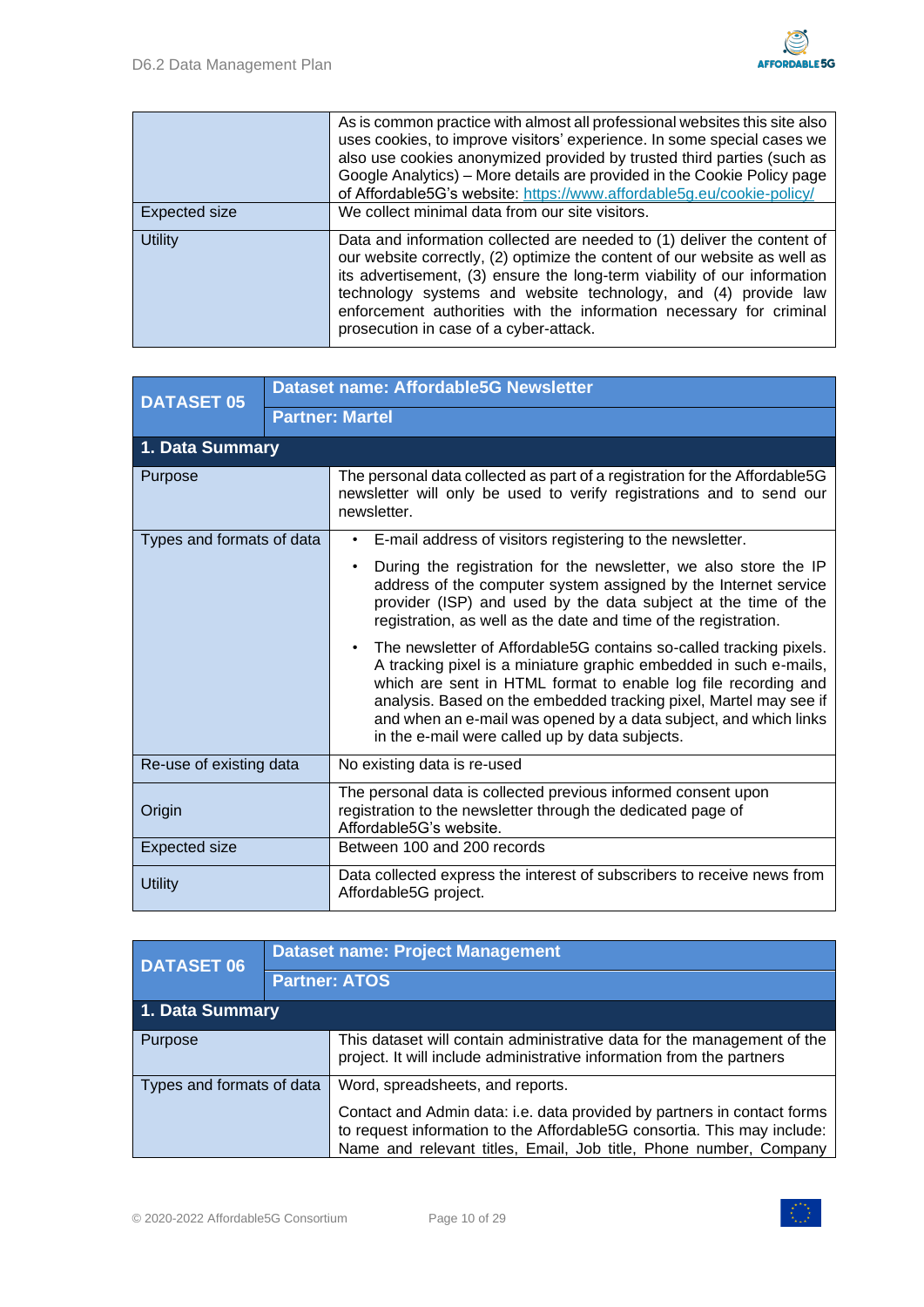|                         | name, Company address, Bank accounts number and holders, Legal<br>representatives, etc |
|-------------------------|----------------------------------------------------------------------------------------|
| Re-use of existing data | No, it is internal data to this project                                                |
| Origin                  | Data provided by each partner                                                          |
| Expected size           | kbytes                                                                                 |
| <b>Utility</b>          | The information within this dataset is part of the WP6 management<br>activities.       |

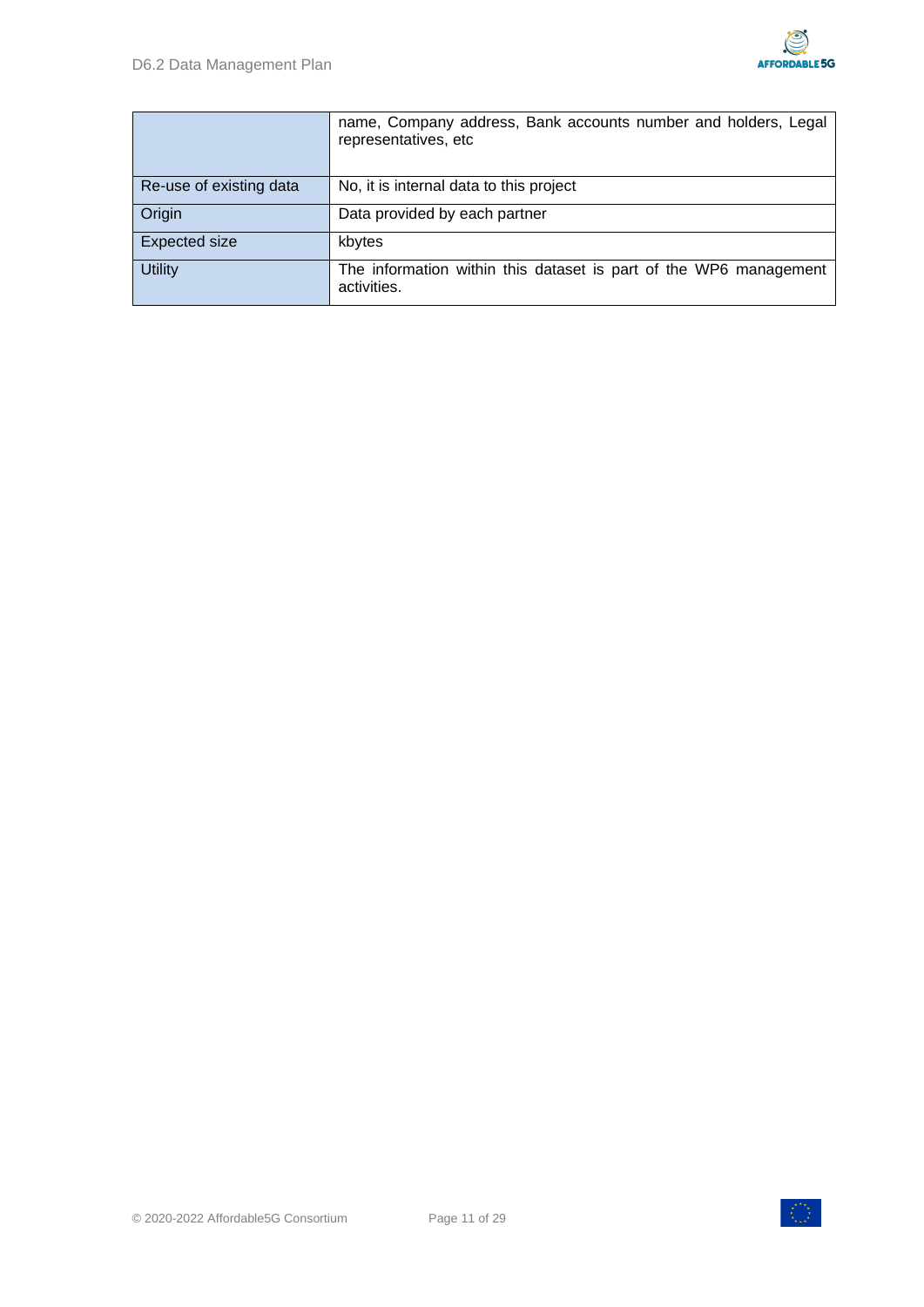## <span id="page-11-0"></span>**3 FAIR DATA**

### <span id="page-11-1"></span>**Findability**

In order to make all the public information produced by the project findable for the researchers and stakeholders, the dataset used will include search keywords that will optimize possibilities for re-use. A good document nomenclature that facilitate the searching of the data will also be provided. This naming and versioning protocol has already defined in D6.1 Project handbook [\[3\].](#page-28-2)

The deliverables should follow the nomenclature below:

<Project\_Name>\_<Dx.y>\_<Deliverable\_Name>\_<vm.n>\_<Suffix>

Where**:**

- **Project Name:** Refers to the project short name. (AFFORDABLE5G)
- **Dx.y:** Is the deliverable number as defined in the DoA, where:
	- $\sim$  x: the number of the corresponding work package,
	- o **y: the deliverable number within the work package.**
- **Deliverable Name:** Refers to the name of the deliverable that should be matched exactly with the name of the deliverable as defined in the DoA
- **vm.n**: Refers to the version of the deliverable, where:
	- $\circ$  m: 0 for the draft versions, 1 for the final version (delivered to the EC),
	- o n: consecutive number from 0 to 9, which can be extended to several digits if necessary.
- **Suffix**: This is optional and can be used to identify intermediate versions or contributions from partners to a draft version (never in a final version) and could include dates, short name of partners, etc.

In the context of the project, depending of the nature of the data, the following type of metadata could be used:

- **Structural:** Facilitates the navigation between data and resources.
- **Descriptive:** Identification of the data in terms of title, date, abstract, author or keywords.
- **Administrative**: Identifies who can access the data and the restrictions to be applied in the file, the location of the data, etc...

#### <span id="page-11-2"></span>**Accessibility**

Affordable5g data will be accessible by different channels that will ensure broad visibility and raise awareness about the project and its results.

For Scientific publications, as we have mentioned in the GA, Affordable5G adopts a combined strategy for Open Access, allowing maximum impact for broad dissemination without increased cost, offering access to restricted materials. These publications will be carried out by publishing either in green or gold open access channels. Green open access, where the authors will deliver their own final published versions or will allow free and open access to them. However, if this option is not appropriate enough, the project is considering reserving budget to pay for providing public access to their papers through the gold open access.

Affordable5G promotes an open approach for sharing all its results, therefore any article or scientific publication prepare during the project will be made available through an OpenAirecompliant repository (open research repository Zenodo), according with the Grant Agreement and the Horizon 2020 Open Access Guide

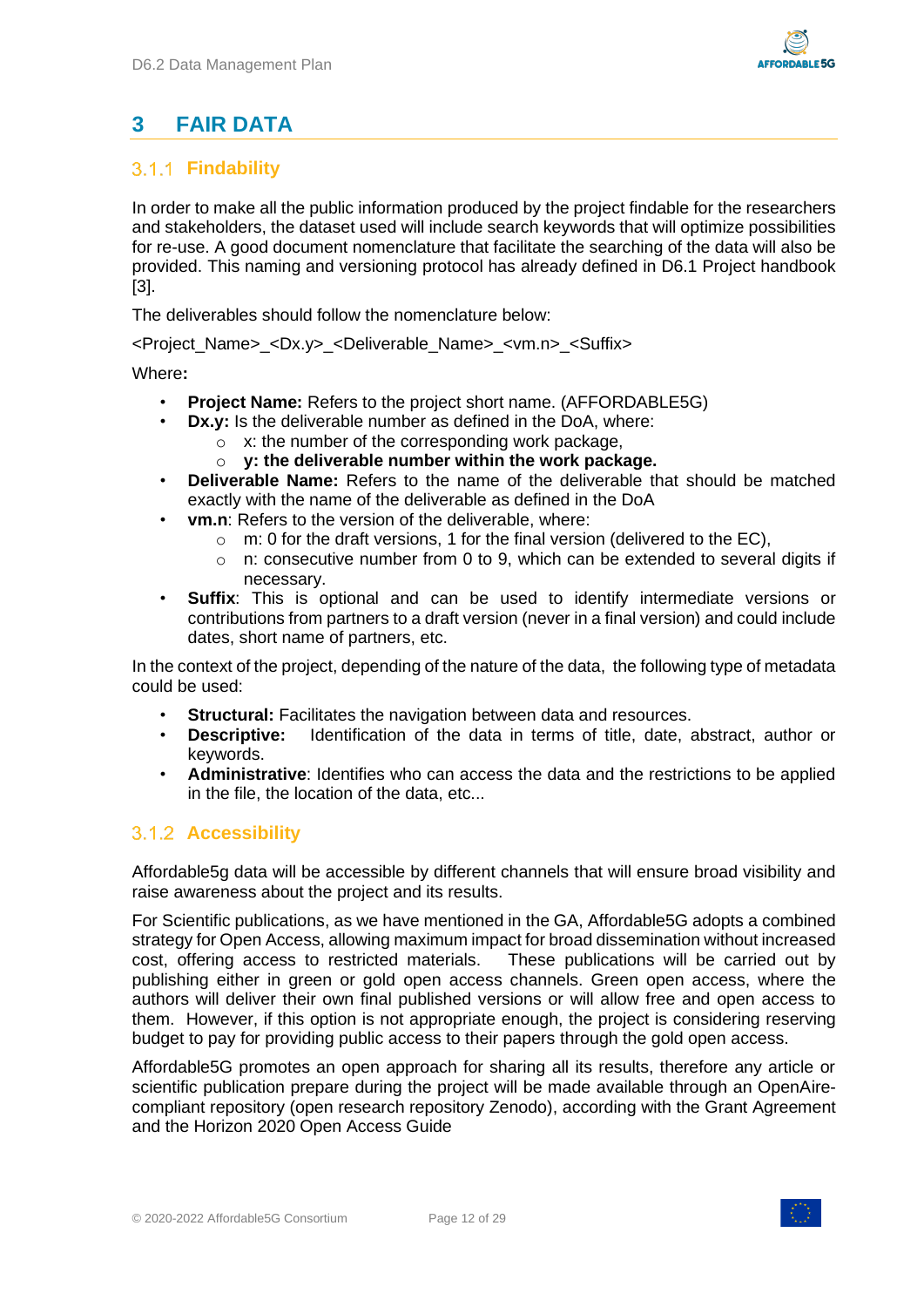

The deliverables that have been defined in the Description of the Action (DoA) with nature "Public", will be available through the project website [\(www.affordable5g.eu\)](http://www.affordable5g.eu/) after they are reviewed and approved by the EC. For the rest of the deliverables, the accessibility is limited for the consortium members in the project repository.

Deliverable D5.1 Dissemination and Communication Channels and Plan [\[4\],](#page-28-3) shows the different channels where the data will be accessible. This document presents the different channels used for the project, namely:

- Online channels:
	- o Project official website
	- o e-Newsletter
	- o Social media channels, such as Twitter and LinkedIn.
	- o e-Publications and Scientific Publications
	- o Press releases
	- o Videos
	- o Webinars
- Offline channels:
	- o Promotional materials (project flyers and posters)
	- o Events

#### <span id="page-12-0"></span>**Interoperability**

Making data interoperable, will facilitate the exchange and re-use between different organizations and research institutions. In order to meet the required interoperability standards, Affordable5G is analysing all datasets to have a common data and metadata capture and creation. The standards to follow are:

- 1. metadata will use keywords
- 2. metadata will contain vocabulary according to the FAIR Principles.
- 3. metadata will be available in a commonly used formats. (PDF, XML, JSON, YAML, etc).

Affordable5G is governed by the procedure of GA Article 29.2 related to Open access to scientific publications. Therefore, the bibliographic metadata will be in standard format and include the following:

- the terms "European Union (EU)" and "Horizon 2020"
- the name of the action, acronym and grant number.
- the publication date, and length of embargo period if applicable, and
- a persistent identifier

Once the project is advancing, and all the information used, is recognized, and gathered , additional data on making information interoperable will be provided in an updated version of the Data Management Plan.

#### <span id="page-12-1"></span>**Re-usability**

The reusability of the data within this project, will be published after the submission and approval of the public deliverables and 1 year after the end of the Project. The openly share dataset created along the project lifetime, will be made reusable in any project platforms: Affordable5G website, project repository, Gitlab, among others.

Regarding the quality evaluation, we have established procedures (see D6.1 Project Handbook) in order to guarantee that the deliverables are submitted with a high level of quality. Each deliverable will have two organizations as peer reviewers that analyse the document in two ways the format (keywords, table of figures, executive summary, etc.) and the most important part the content (clarity, innovation, references, etc…)

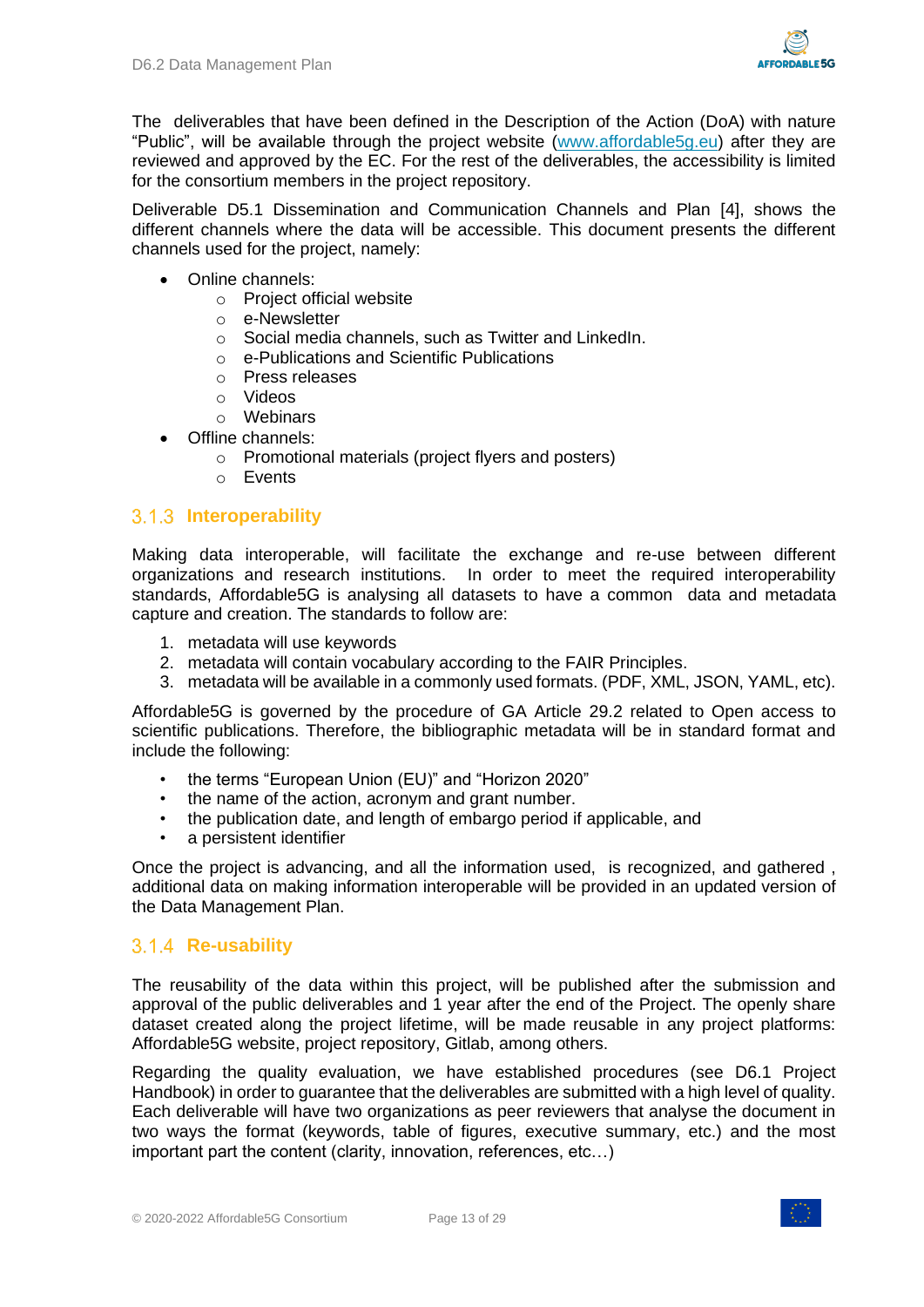

In order to permit the widest re-use of the data, the consortium will discuss the most appropriate licencing for the datasets at a later stage of the project.

### <span id="page-13-0"></span>**3.2 Allocation of resources**

According to the GA Article 6, the costs related to dissemination aspects related to open access data are eligible for reimbursement. Therefore, all the data management costs are already covered by the project by the resources allocated in the budget.

As we have mentioned in section [3.1.2](#page-11-2) for Scientific publications, they will be published in green open access, just in cases that this option is not possible, the consortium will study reserving budget to for providing public access to their papers through the gold open access.

The responsibilities for the data management, are summarized below:

- 1- Atos as a project coordinator, is responsible of writing the data management plan in collaboration with the pilot's partners and dissemination leader.
- 2- Atos, NKUA as a technical coordinator and MARTEL as dissemination leader are responsible of supervising all the data management activities (for publications and piloting) generated along the project lifetime.
- 3- Martel, as the dissemination leader as well as the rest of the consortium are responsible to study on the best publication path (green or gold open access) of all the scientific publications issued.
- 4- The consortium is responsible to follow the H2020 open data requirements with respect to any publications open access publications.

### <span id="page-13-1"></span>**3.3 Data security, archiving and preservation**

Affordable5G counts with procedures and tools to archive, preserve the generated/collected data in the project.

Atos as project coordinator, is responsible for the general maintenance of the project repository, which is hosted in OwnCloud, and includes deliverables, meetings documentations ( agendas, minutes and presentations), administrative documents (GA, CA, amendments) and for any other document used for the development of the project. All partners are responsible for supporting the documentation management process. The server is only accessible for consortium team members that have signed the Data Protection Consent Form.

As we have mentioned in D6.1 Data Management Plan regarding security measures, this repository is repository is subject to the ATOS Information Security Policy, aiming at safeguarding the confidentiality, integrity, availability, authenticity and non-repudiation of information and information systems. It is based on an internationally accepted security standard (ISO27002 -, Code of Practice for Information Security Management [\[5\]\)](#page-28-4)

Regarding the data hosted at the website, MARTEL, has established mechanisms to preserve the project data such as: cookies, encrypted connections for accessing and encrypted user passwords among others . Further information could be found in section [4.](#page-15-0)

### <span id="page-13-2"></span>**3.4 Ethics and legal compliance**

All Affordable5G consortium is fully aware of the ethical aspects for all research activities involved in the project. Any ethical issue that might arise during the project lifetime, will be carefully analysed and will follow the ethical rules and standards of H2020, as well as those reflected in the Charter of Fundamental Rights of the European Union and the General Data Protection Regulation (GDPR) (Regulation (EU) 2016/679) [\[6\]](#page-28-5)

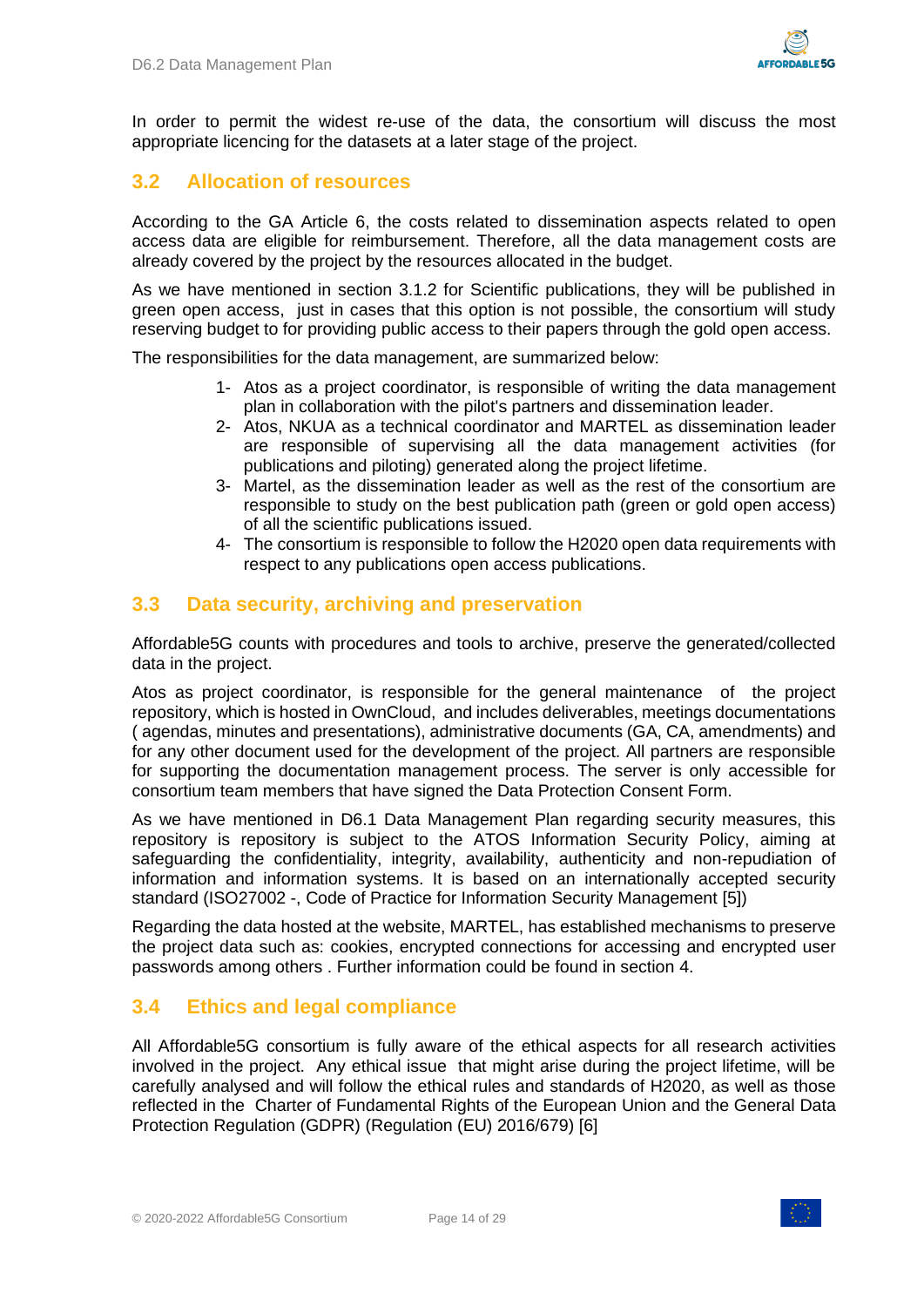

The compliance with all the ethical requirements set out in the project are managed under WP7 and the deliverables associated:

- D7.1 : POPD Requirement No. 1: showing the information and operational details that show how compliance with the requirements is organized.
- D7.2 : POPD Requirement No. 2: explicitly endorsed by the DPO of all partners, to confirm and explain compliance with the privacy policy of the consortium and with the EU regulations, including the GDPR.
- D7.3 : POPD Requirement No. 3: including the names and contact details of the DPOs and publicly announced in the privacy policy that will be used to inform the data subjects involved and to seek their consent.
- D7.4 : POPD Requirement No. 4: including a declaration of compliance with the respective national legal frameworks.
- D7.5: POPD Requirement No. 5: explanation of how all of the data they intend to process is relevant and limited to the purposes of the research project (in accordance with the 'data minimisation 'principle)
- D7.6 : POPD Requirement No. 6: explanation of why the research data will not be anonymised/ pseudonymised.
- D7.7 : POPD Requirement No. 7: A description of the technical and organisational measures that will be implemented to safeguard the rights and freedoms of the data subjects/research participants.
- D7.8 : POPD Requirement No. 8: A description of the security measures that will be implemented to prevent unauthorised access to personal data or the equipment used for processing
- D7.9 : POPD Requirement No.9: A description of the Anonymisation / pseudonymisation techniques that will be implemented.
- D7.10 : POPD Requirement No. 10: Detailed information on the informed consent procedures in regard to data processing.
- D7.11 : POPD Requirement No. 11: A copy of the templates of the informed consent forms and information sheets.
- D7.12 : POPD Requirement No. 12: Data Protection Impact assessment.
- D7.13 : POPD Requirement No. 13: A clear overview of the tasks and responsibilities with respect to ethical roles in the project, including "Data Processor Agreements".



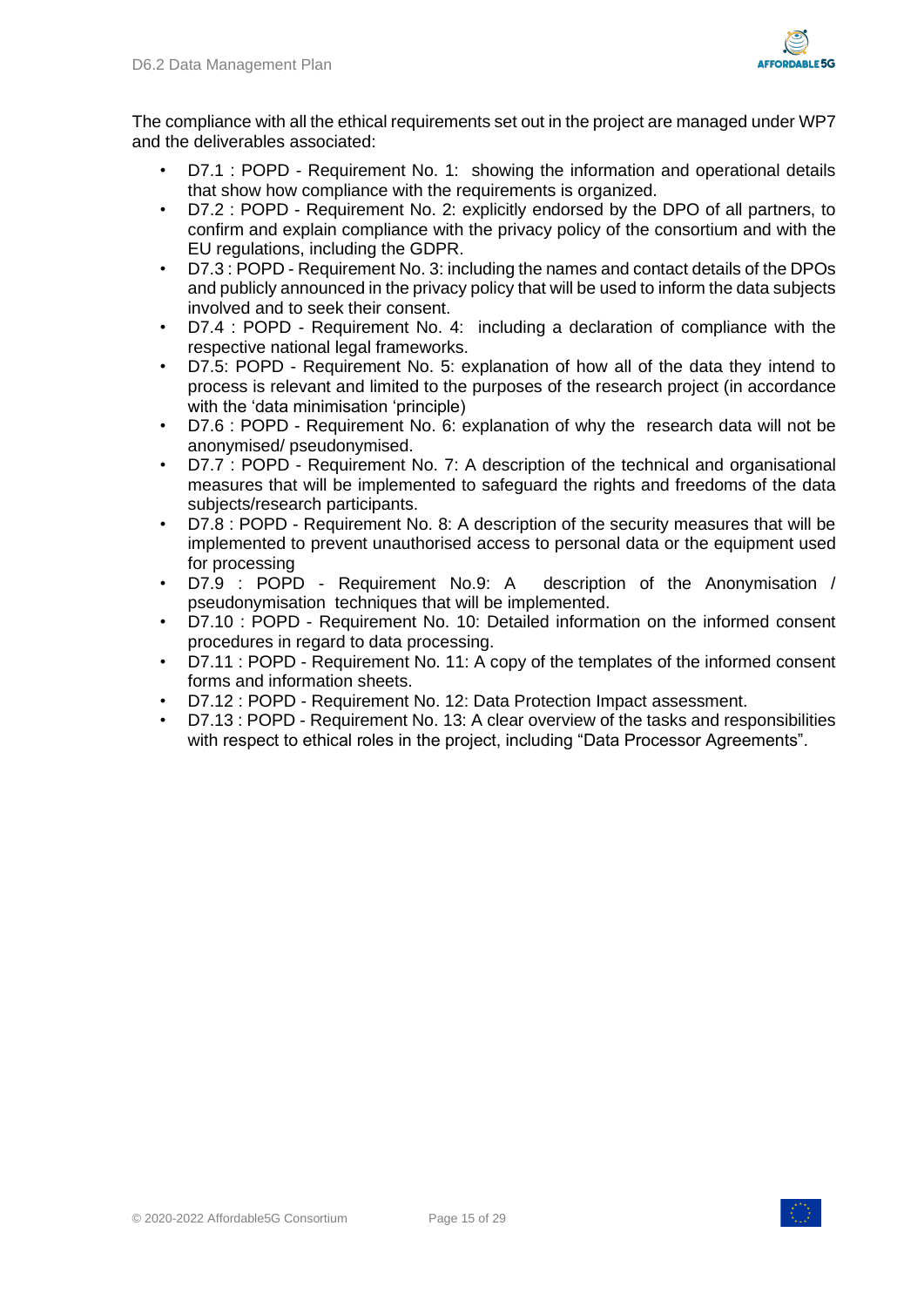# <span id="page-15-0"></span>**4 AFFORDABLE5G DATASETS**

### <span id="page-15-1"></span>**4.1 Datasets for piloting activities**

### <span id="page-15-2"></span>**4.1.1 Pilot 1: Emergency communications**

| <b>DATASET 01</b>                                |  | <b>Dataset name: Mission Critical Services</b>                                                                                                                                                                                                                                                                            |                                                                                                                                                                                       |  |  |
|--------------------------------------------------|--|---------------------------------------------------------------------------------------------------------------------------------------------------------------------------------------------------------------------------------------------------------------------------------------------------------------------------|---------------------------------------------------------------------------------------------------------------------------------------------------------------------------------------|--|--|
|                                                  |  | <b>Partner: Nemergent</b>                                                                                                                                                                                                                                                                                                 |                                                                                                                                                                                       |  |  |
| 1. Data Summary                                  |  |                                                                                                                                                                                                                                                                                                                           |                                                                                                                                                                                       |  |  |
| Purpose                                          |  |                                                                                                                                                                                                                                                                                                                           | The data collection and generation purposes are based on the<br>monitoring of the MC service KPIs/activity and logs to evaluate the<br>performance of Emergency Communications Pilot. |  |  |
| Types and formats of data                        |  | SIP messages<br>$\bullet$<br><b>JSON</b> format<br>$\bullet$<br>To upload the VNFs content depending on the lifecycle of<br>$\overline{\phantom{0}}$<br>the experiment.<br>To monitor the service performance<br><b>Others</b><br>$\bullet$<br>[.doc and/or .pdf format documents resuming<br>the<br>experiment outcome.] |                                                                                                                                                                                       |  |  |
| Re-use of existing data                          |  | <b>No</b>                                                                                                                                                                                                                                                                                                                 |                                                                                                                                                                                       |  |  |
| Origin                                           |  | UE originating/terminating the MCPTT / MCVideo / MCData<br>$\bullet$<br><b>Mission Critical Application Server</b><br>$\bullet$                                                                                                                                                                                           |                                                                                                                                                                                       |  |  |
| <b>Expected size</b>                             |  | SIP messages $\sim$ 3kB<br>$\bullet$<br>JSON file ~14KB<br>$\bullet$<br>Other files size is unknown at this stage of the project<br>$\bullet$                                                                                                                                                                             |                                                                                                                                                                                       |  |  |
| <b>Utility</b>                                   |  | The Emergency Communication pilot optimal development                                                                                                                                                                                                                                                                     |                                                                                                                                                                                       |  |  |
| 2. FAIR data                                     |  |                                                                                                                                                                                                                                                                                                                           |                                                                                                                                                                                       |  |  |
|                                                  |  | 2.1 Making data findable, including provisions for metadata                                                                                                                                                                                                                                                               |                                                                                                                                                                                       |  |  |
| Is the data discoverable                         |  | <b>No</b>                                                                                                                                                                                                                                                                                                                 |                                                                                                                                                                                       |  |  |
| Naming conventions                               |  | KPI                                                                                                                                                                                                                                                                                                                       | Naming contained in Rrelease R14 and R15 from 3GPP for the obtained                                                                                                                   |  |  |
| Keywords                                         |  | <b>No</b>                                                                                                                                                                                                                                                                                                                 |                                                                                                                                                                                       |  |  |
| Versioning                                       |  | No version numbers are going to be used                                                                                                                                                                                                                                                                                   |                                                                                                                                                                                       |  |  |
| Metadata creation                                |  | No metadata will be created                                                                                                                                                                                                                                                                                               |                                                                                                                                                                                       |  |  |
| 2.2 Making data openly accessible                |  |                                                                                                                                                                                                                                                                                                                           |                                                                                                                                                                                       |  |  |
| Data openly accessible                           |  |                                                                                                                                                                                                                                                                                                                           | Mission Critical Specific standardized KPIs,<br>activity and logs                                                                                                                     |  |  |
| How it will be accessible                        |  |                                                                                                                                                                                                                                                                                                                           | To be confirmed further in time                                                                                                                                                       |  |  |
| Methods/software tools needed to access the data |  |                                                                                                                                                                                                                                                                                                                           | To be confirmed further in time                                                                                                                                                       |  |  |
| Repository                                       |  |                                                                                                                                                                                                                                                                                                                           | MC service backend, no certified repositories,<br>information given on demand or by proper<br>credentials                                                                             |  |  |
| <b>Access restrictions</b>                       |  |                                                                                                                                                                                                                                                                                                                           | Proper credentials will be given                                                                                                                                                      |  |  |
| 2.3 Making data interoperable                    |  |                                                                                                                                                                                                                                                                                                                           |                                                                                                                                                                                       |  |  |

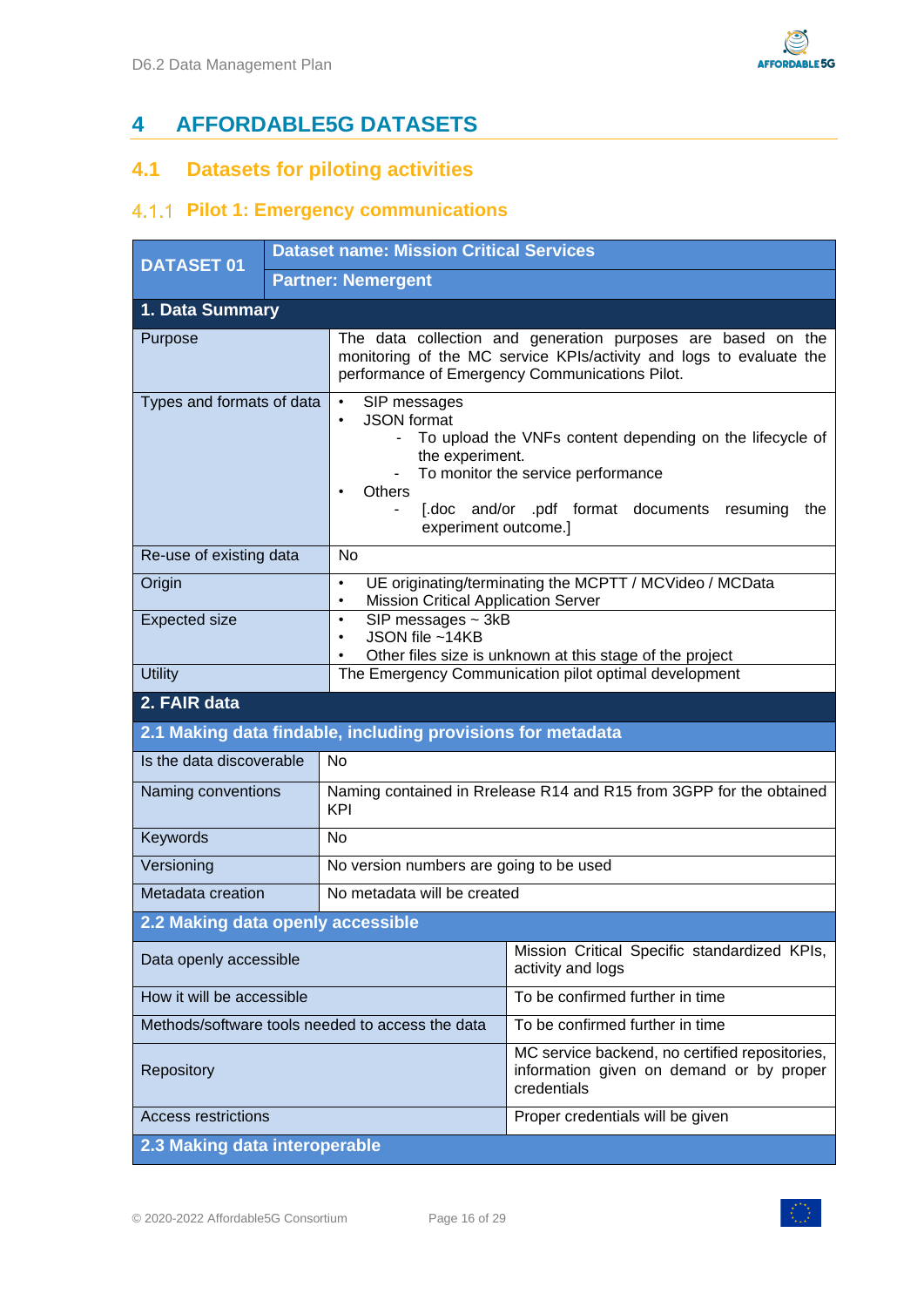

| Interoperability                                       |  | There will be no described data exchange                                                                                           |  |  |
|--------------------------------------------------------|--|------------------------------------------------------------------------------------------------------------------------------------|--|--|
| Metadata, vocabularies, and standards                  |  | N/A                                                                                                                                |  |  |
| Use of standard vocabularies                           |  | N/A                                                                                                                                |  |  |
| Mappings to commonly used ontologies                   |  | N/A                                                                                                                                |  |  |
| 2.4 Increase data re-use (through clarifying licenses) |  |                                                                                                                                    |  |  |
| License                                                |  | Obtained and created data will be project specific and<br>experiment resultant, no re-use is considered.                           |  |  |
| Available for re-use                                   |  | N/A                                                                                                                                |  |  |
| Third party usability after the project                |  | N/A                                                                                                                                |  |  |
| How long will remain re-usable                         |  | N/A                                                                                                                                |  |  |
| Data quality assurance process                         |  | N/A                                                                                                                                |  |  |
| 3. Data security, archiving and preservation           |  |                                                                                                                                    |  |  |
| Security procedures                                    |  | Entries will not be encrypted in database (MC service backend). If required,<br>only the logging message content may be encrypted. |  |  |
| 4. Ethics and legal compliances                        |  |                                                                                                                                    |  |  |
| Possible ethical or legal aspects                      |  | N/A                                                                                                                                |  |  |
| Consent for data sharing and long-term<br>preservation |  | N/A                                                                                                                                |  |  |

### <span id="page-16-0"></span>**Pilot 2: Smart City Edge and Lamp post IoT deployment**

| <b>DATASET 02</b>         |                     | Dataset name: Smart City Edge and Lamp post IoT deployment                                                                                                                                                                                                                                                                                                            |  |  |  |
|---------------------------|---------------------|-----------------------------------------------------------------------------------------------------------------------------------------------------------------------------------------------------------------------------------------------------------------------------------------------------------------------------------------------------------------------|--|--|--|
|                           | <b>Partner: UBI</b> |                                                                                                                                                                                                                                                                                                                                                                       |  |  |  |
| 1. Data Summary           |                     |                                                                                                                                                                                                                                                                                                                                                                       |  |  |  |
| Purpose                   |                     | The data collection and generation purposes are based on the<br>monitoring of the CVAE service KPIs/activity and logs to evaluate the<br>performance of the computer-vision based Smart City Pilot.                                                                                                                                                                   |  |  |  |
| Types and formats of data |                     | JSON data for exposed APIs<br>$\bullet$<br>MQTT (likely Image ZMQ) for high performance transmission of<br>٠<br>video<br>Packed YAML descriptors for onboarding of the application<br>$\bullet$                                                                                                                                                                       |  |  |  |
| Re-use of existing data   |                     | <b>No</b>                                                                                                                                                                                                                                                                                                                                                             |  |  |  |
| Origin                    |                     | IoT devices (namely CCTV Cameras), IoT sensors/probes<br>$\bullet$<br>Core CVAE modules to edge CVAE modules to transmit correlated<br>$\bullet$<br>data<br>Urban Platform to CVAE and vice-versa Service to offer interaction<br>$\bullet$<br>with human operators<br>UPF O-RAN breakdown information at the edge to offer monitoring<br>$\bullet$<br>data about UEs |  |  |  |
| <b>Expected size</b>      |                     | JSON – depends on the request, expected in the order of 20KiB<br>$\bullet$<br>MQTT – also depends on the size of the images. Assuming 4k, 5fps,<br>٠<br>will be around Mb/s<br>Packed YAML descriptors of the service expected around 500KiB                                                                                                                          |  |  |  |
| <b>Utility</b>            |                     | Smart City pilot operation in optimal conditions                                                                                                                                                                                                                                                                                                                      |  |  |  |

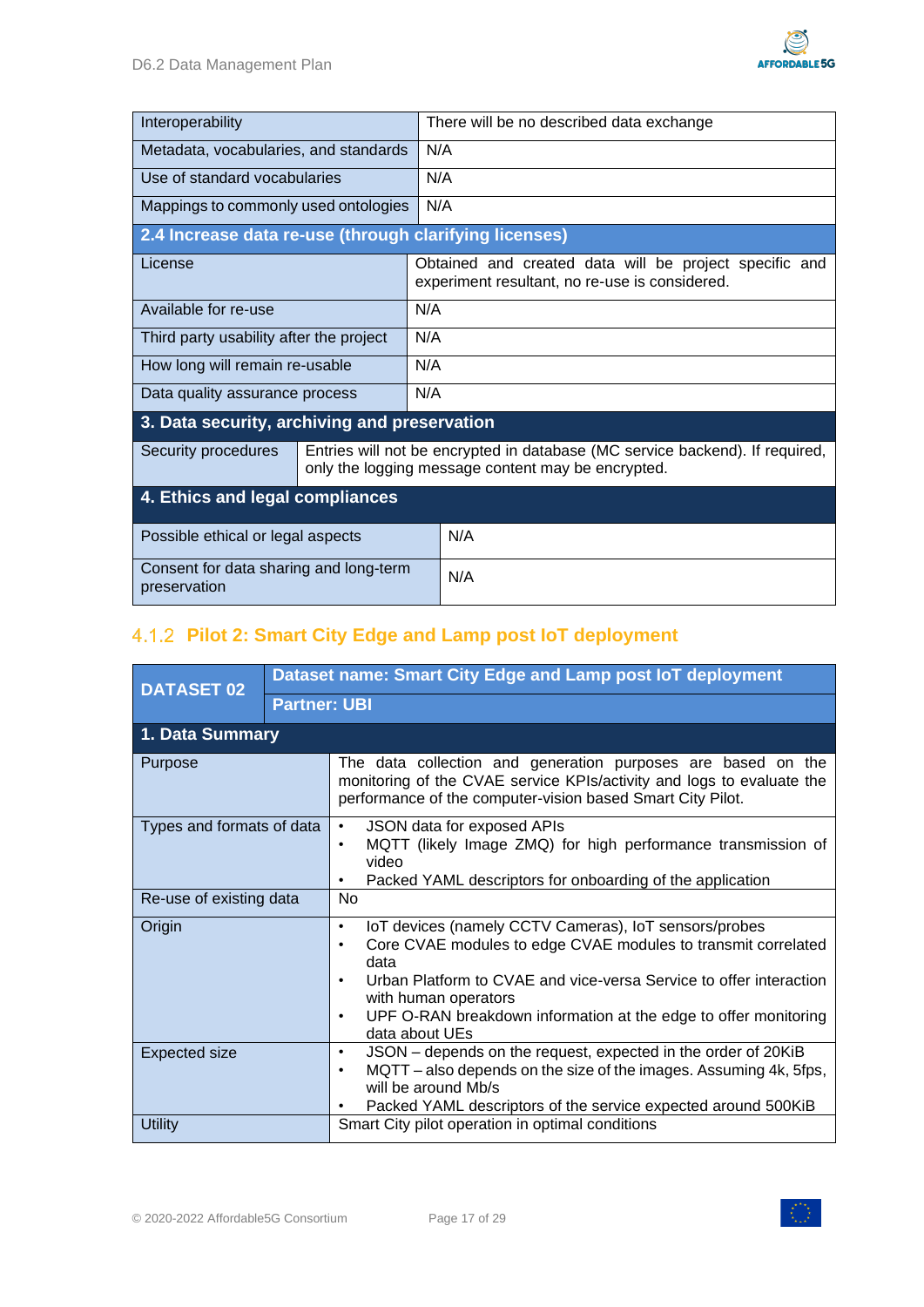| 2. FAIR data                                                |                                                                                                                                                                                                           |                                                                                         |                                                                                                                            |  |  |
|-------------------------------------------------------------|-----------------------------------------------------------------------------------------------------------------------------------------------------------------------------------------------------------|-----------------------------------------------------------------------------------------|----------------------------------------------------------------------------------------------------------------------------|--|--|
| 2.1 Making data findable, including provisions for metadata |                                                                                                                                                                                                           |                                                                                         |                                                                                                                            |  |  |
| Is the data discoverable                                    | No                                                                                                                                                                                                        |                                                                                         |                                                                                                                            |  |  |
| Naming conventions                                          | analytics                                                                                                                                                                                                 |                                                                                         | Emergency detection and tracking based on automatic computer vision                                                        |  |  |
| Keywords                                                    | tensorflow, edge processing                                                                                                                                                                               |                                                                                         | Emergency detection, object tracking, computer vision, machine learning,                                                   |  |  |
| Versioning                                                  |                                                                                                                                                                                                           |                                                                                         | Will bump the version decimal part of the number on minor changes, and<br>main number on major releases                    |  |  |
| Metadata creation                                           |                                                                                                                                                                                                           |                                                                                         | Metadata associated with video quality for different cameras will be<br>generated and assessable through the core REST API |  |  |
| 2.2 Making data openly accessible                           |                                                                                                                                                                                                           |                                                                                         |                                                                                                                            |  |  |
| Data openly accessible                                      |                                                                                                                                                                                                           |                                                                                         | Data will be available to authorized personnel                                                                             |  |  |
| How it will be accessible                                   |                                                                                                                                                                                                           |                                                                                         | Through Urban Platform mostly, but also using REST<br><b>APIS</b>                                                          |  |  |
| Methods/software tools needed to access<br>the data         |                                                                                                                                                                                                           |                                                                                         | Urban Platform frontend, browser or/and API client<br>(e.g., Postman)                                                      |  |  |
| Repository                                                  |                                                                                                                                                                                                           |                                                                                         | Repository will be available and should be assessable<br>in the core                                                       |  |  |
| <b>Access restrictions</b>                                  |                                                                                                                                                                                                           |                                                                                         | Authentication and authorization only be authorized<br>personnel                                                           |  |  |
| 2.3 Making data interoperable                               |                                                                                                                                                                                                           |                                                                                         |                                                                                                                            |  |  |
| Interoperability                                            |                                                                                                                                                                                                           |                                                                                         | No plans at the moment to interact with third-party modules                                                                |  |  |
| N/A<br>Metadata, vocabularies, and standards                |                                                                                                                                                                                                           |                                                                                         |                                                                                                                            |  |  |
| Use of standard vocabularies                                |                                                                                                                                                                                                           | N/A                                                                                     |                                                                                                                            |  |  |
| <b>NA</b><br>Mappings to commonly used ontologies           |                                                                                                                                                                                                           |                                                                                         |                                                                                                                            |  |  |
| 2.4 Increase data re-use (through clarifying licenses)      |                                                                                                                                                                                                           |                                                                                         |                                                                                                                            |  |  |
| License                                                     |                                                                                                                                                                                                           | Most likely, but not yet fixed, Apache 2.0                                              |                                                                                                                            |  |  |
| Available for re-use                                        |                                                                                                                                                                                                           | It is intended to make the code open source when it reaches a<br>certain maturity level |                                                                                                                            |  |  |
| Third party usability after the project                     |                                                                                                                                                                                                           |                                                                                         | The project will be well documented and ready to be installed<br>and tried by external parties                             |  |  |
| How long will remain re-usable                              |                                                                                                                                                                                                           |                                                                                         | The intention is to preserve it for as long as it makes sense,<br>i.e., when technologies remain compatible and pertinent  |  |  |
| Data quality assurance process                              |                                                                                                                                                                                                           |                                                                                         | Using a CI/CD platform in defined test pipelines will be<br>employed during the development of the project                 |  |  |
| 3. Data security, archiving and preservation                |                                                                                                                                                                                                           |                                                                                         |                                                                                                                            |  |  |
| Security procedures                                         | Inside the core, information will not be<br>encrypted. The rest of<br>communications, namely CCTV cameras to edge modules, edge modules to<br>core modules and core APIs will provide encryption and AAA. |                                                                                         |                                                                                                                            |  |  |
| 4. Ethics and legal compliances                             |                                                                                                                                                                                                           |                                                                                         |                                                                                                                            |  |  |

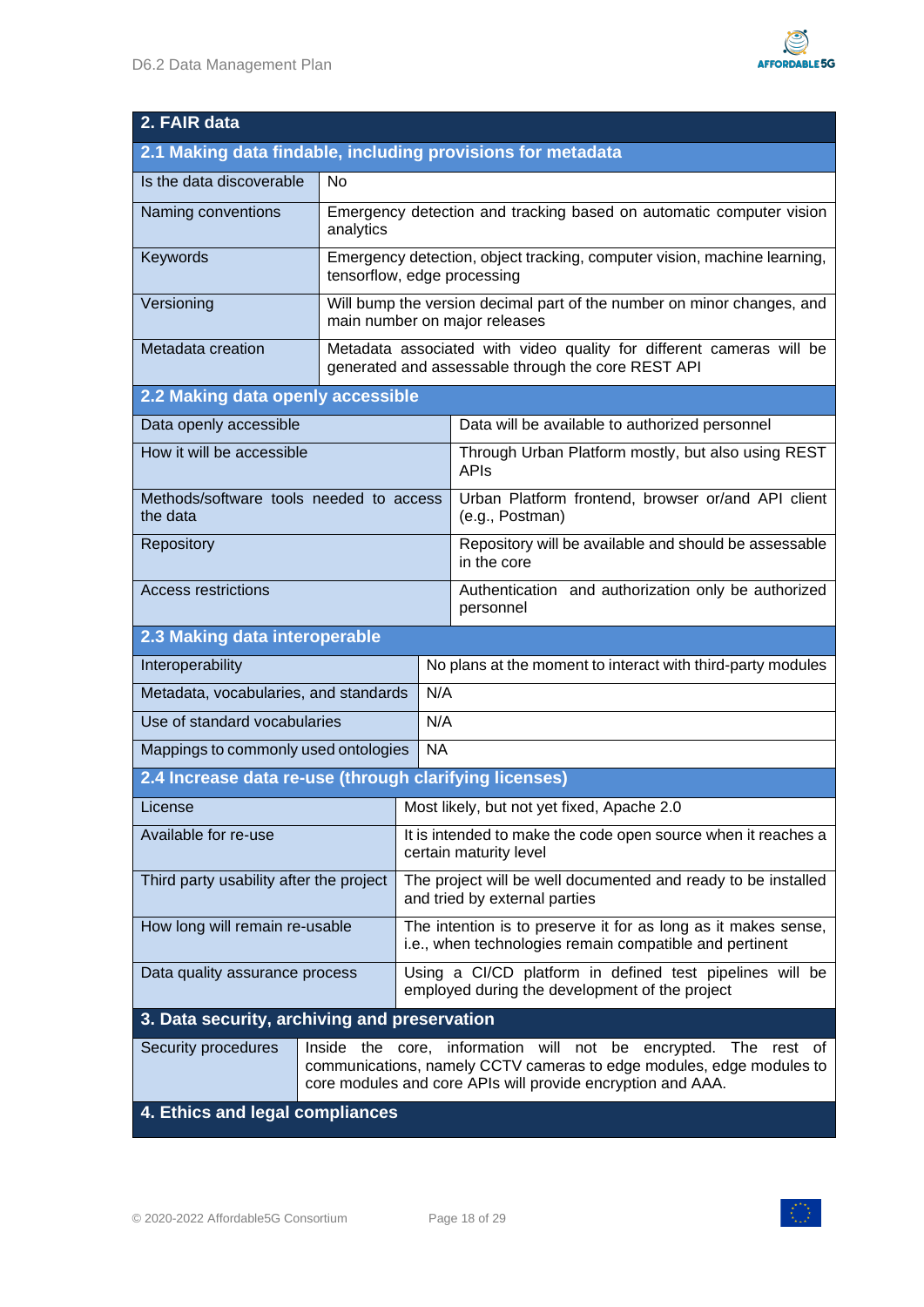

| Possible ethical or legal aspects                      | CVAE service will be gathering images from public spaces,<br>this should be authorized by government authorities if the<br>product reaches the market. |
|--------------------------------------------------------|--------------------------------------------------------------------------------------------------------------------------------------------------------|
| Consent for data sharing and long-term<br>preservation | Only detected emergency situations will be recorded, the<br>rest of images and information will be immediately<br>discarded.                           |

### <span id="page-18-0"></span>**PoC: Industrial manufacturing private network**

| <b>DATASET 03</b>                                           |                                   | <b>Dataset name: TSN PoC lab environment</b>                           |                                                                                                                                                                                                                                                                                                 |                                                                                            |  |  |
|-------------------------------------------------------------|-----------------------------------|------------------------------------------------------------------------|-------------------------------------------------------------------------------------------------------------------------------------------------------------------------------------------------------------------------------------------------------------------------------------------------|--------------------------------------------------------------------------------------------|--|--|
|                                                             |                                   | <b>Partner: UMA</b>                                                    |                                                                                                                                                                                                                                                                                                 |                                                                                            |  |  |
| 1. Data Summary                                             |                                   |                                                                        |                                                                                                                                                                                                                                                                                                 |                                                                                            |  |  |
| Purpose                                                     |                                   |                                                                        | The datasets include information on the traffic exchanged during the<br>experiments to be conducted when researching towards the TSN proof<br>of concepts. The data will be used to understand impact of the different<br>configuration parameters like delay, jitter, and others at lab level. |                                                                                            |  |  |
| Types and formats of data                                   |                                   |                                                                        | Document, data, images                                                                                                                                                                                                                                                                          |                                                                                            |  |  |
| Re-use of existing data                                     |                                   | $\bullet$<br>$\bullet$                                                 | Documents and images: All common electronic document formats<br>(.docx, .pdf, .tex, etc.)<br>Data: text format tables and standard file format for traffic packet<br>capture                                                                                                                    |                                                                                            |  |  |
| Origin                                                      |                                   | concept                                                                | Project activities and experiments associated to the TSN proof of                                                                                                                                                                                                                               |                                                                                            |  |  |
| <b>Expected size</b>                                        |                                   |                                                                        | To be determined                                                                                                                                                                                                                                                                                |                                                                                            |  |  |
| <b>Utility</b>                                              |                                   | The collected dataset will be used for future reference when analysing |                                                                                                                                                                                                                                                                                                 |                                                                                            |  |  |
| 2. FAIR data                                                |                                   |                                                                        |                                                                                                                                                                                                                                                                                                 |                                                                                            |  |  |
| 2.1 Making data findable, including provisions for metadata |                                   |                                                                        |                                                                                                                                                                                                                                                                                                 |                                                                                            |  |  |
| Is the data discoverable                                    | Not foreseen.                     |                                                                        |                                                                                                                                                                                                                                                                                                 |                                                                                            |  |  |
| Naming conventions                                          |                                   | N/A                                                                    |                                                                                                                                                                                                                                                                                                 |                                                                                            |  |  |
| Keywords                                                    |                                   | N/A                                                                    |                                                                                                                                                                                                                                                                                                 |                                                                                            |  |  |
| Versioning                                                  |                                   | N/A                                                                    |                                                                                                                                                                                                                                                                                                 |                                                                                            |  |  |
| Metadata creation                                           |                                   | N/A                                                                    |                                                                                                                                                                                                                                                                                                 |                                                                                            |  |  |
|                                                             | 2.2 Making data openly accessible |                                                                        |                                                                                                                                                                                                                                                                                                 |                                                                                            |  |  |
| Data openly accessible                                      |                                   |                                                                        |                                                                                                                                                                                                                                                                                                 | N/A                                                                                        |  |  |
| How it will be accessible                                   |                                   |                                                                        |                                                                                                                                                                                                                                                                                                 | N/A                                                                                        |  |  |
| Methods/software tools needed to access the data            |                                   |                                                                        |                                                                                                                                                                                                                                                                                                 | Wireshark or similar packet analysis software<br>should be used to access the traffic data |  |  |
| Repository                                                  |                                   |                                                                        |                                                                                                                                                                                                                                                                                                 | N/A                                                                                        |  |  |
| <b>Access restrictions</b>                                  |                                   |                                                                        |                                                                                                                                                                                                                                                                                                 | N/A                                                                                        |  |  |
| 2.3 Making data interoperable                               |                                   |                                                                        |                                                                                                                                                                                                                                                                                                 |                                                                                            |  |  |
| Interoperability                                            |                                   |                                                                        | N/A                                                                                                                                                                                                                                                                                             |                                                                                            |  |  |
| Metadata, vocabularies, and standards                       |                                   |                                                                        | N/A                                                                                                                                                                                                                                                                                             |                                                                                            |  |  |

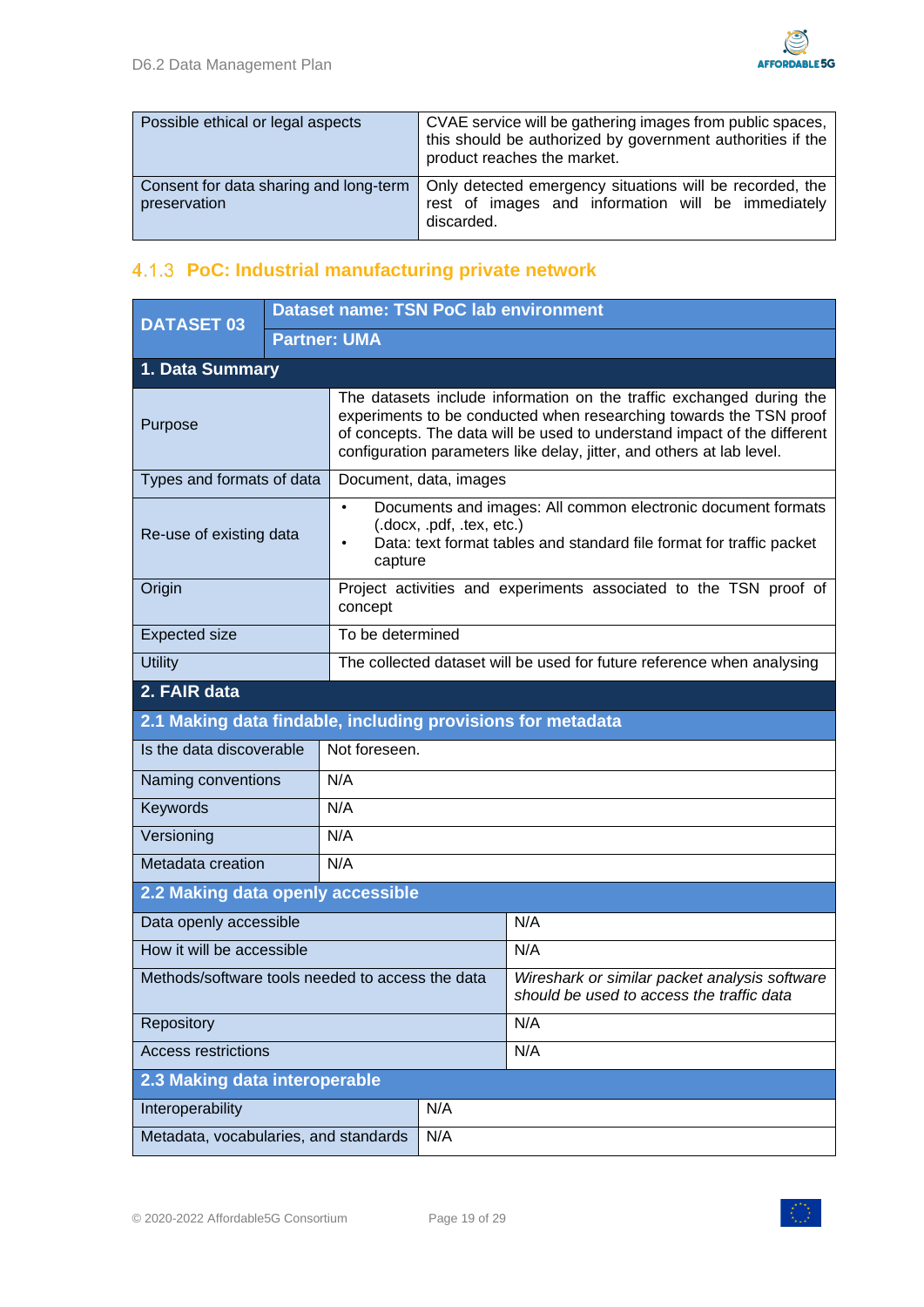

| Use of standard vocabularies                           | N/A                                                                                                                                                                                                                                                                                      |  |  |  |
|--------------------------------------------------------|------------------------------------------------------------------------------------------------------------------------------------------------------------------------------------------------------------------------------------------------------------------------------------------|--|--|--|
| Mappings to commonly used ontologies                   | N/A                                                                                                                                                                                                                                                                                      |  |  |  |
| 2.4 Increase data re-use (through clarifying licenses) |                                                                                                                                                                                                                                                                                          |  |  |  |
| License                                                | N/A                                                                                                                                                                                                                                                                                      |  |  |  |
| Available for re-use                                   | N/A                                                                                                                                                                                                                                                                                      |  |  |  |
| Third party usability after the project                | N/A                                                                                                                                                                                                                                                                                      |  |  |  |
| How long will remain re-usable                         | N/A                                                                                                                                                                                                                                                                                      |  |  |  |
| Data quality assurance process                         | N/A                                                                                                                                                                                                                                                                                      |  |  |  |
| 3. Data security, archiving and preservation           |                                                                                                                                                                                                                                                                                          |  |  |  |
| N/A<br>Security procedures                             |                                                                                                                                                                                                                                                                                          |  |  |  |
| 4. Ethics and legal compliances                        |                                                                                                                                                                                                                                                                                          |  |  |  |
| Possible ethical or legal aspects                      | For the specific activities in the TSN proof of concept<br>dataset it is not expected any ethical or legal issues<br>because it will not be collected any data from actual users<br>synthetic data or data acquired from the<br>but<br>communication system without involving human data |  |  |  |
| Consent for data sharing and long-term<br>preservation | No informed consent will not be needed for data sharing<br>because no personal data will be collected in the dataset                                                                                                                                                                     |  |  |  |

# <span id="page-19-0"></span>**4.2 Datasets for exploitation and dissemination**

| <b>DATASET 04</b>         |  | <b>Dataset name: Affordable5G Website</b>                                                                                                                                                                                                                                                                                                                                                                                                                                                                                                                                                                                                                       |  |  |  |
|---------------------------|--|-----------------------------------------------------------------------------------------------------------------------------------------------------------------------------------------------------------------------------------------------------------------------------------------------------------------------------------------------------------------------------------------------------------------------------------------------------------------------------------------------------------------------------------------------------------------------------------------------------------------------------------------------------------------|--|--|--|
|                           |  | <b>Partner: Martel</b>                                                                                                                                                                                                                                                                                                                                                                                                                                                                                                                                                                                                                                          |  |  |  |
| 1. Data Summary           |  |                                                                                                                                                                                                                                                                                                                                                                                                                                                                                                                                                                                                                                                                 |  |  |  |
| Purpose                   |  | The data collected from the website visitors is needed for maintaining<br>contact, and as required by law for any legal agreement we have with<br>them. The data and information collected are used to optimize content<br>and performance of the website and may also be used in the event of<br>attacks on our information technology systems.                                                                                                                                                                                                                                                                                                                |  |  |  |
| Types and formats of data |  | The web site collects the following data:<br>User account data: i.e. account of users authorised to publish<br>content on the web site. This are in general users' part of MARTEL<br>and in some cases of other third parties in the Affordable5G<br>authorised to publish news on the web site. This may include:<br>Name and relevant titles<br>Email<br>Job title<br>Company name<br>Company address (in very rare cases)<br>Contact data: i.e. data provided by web sites visitors filling in<br>contact forms to request information to the Affordable5G consortia.<br>This may include:<br>Name and relevant titles<br>Email<br>Job title<br>Company name |  |  |  |

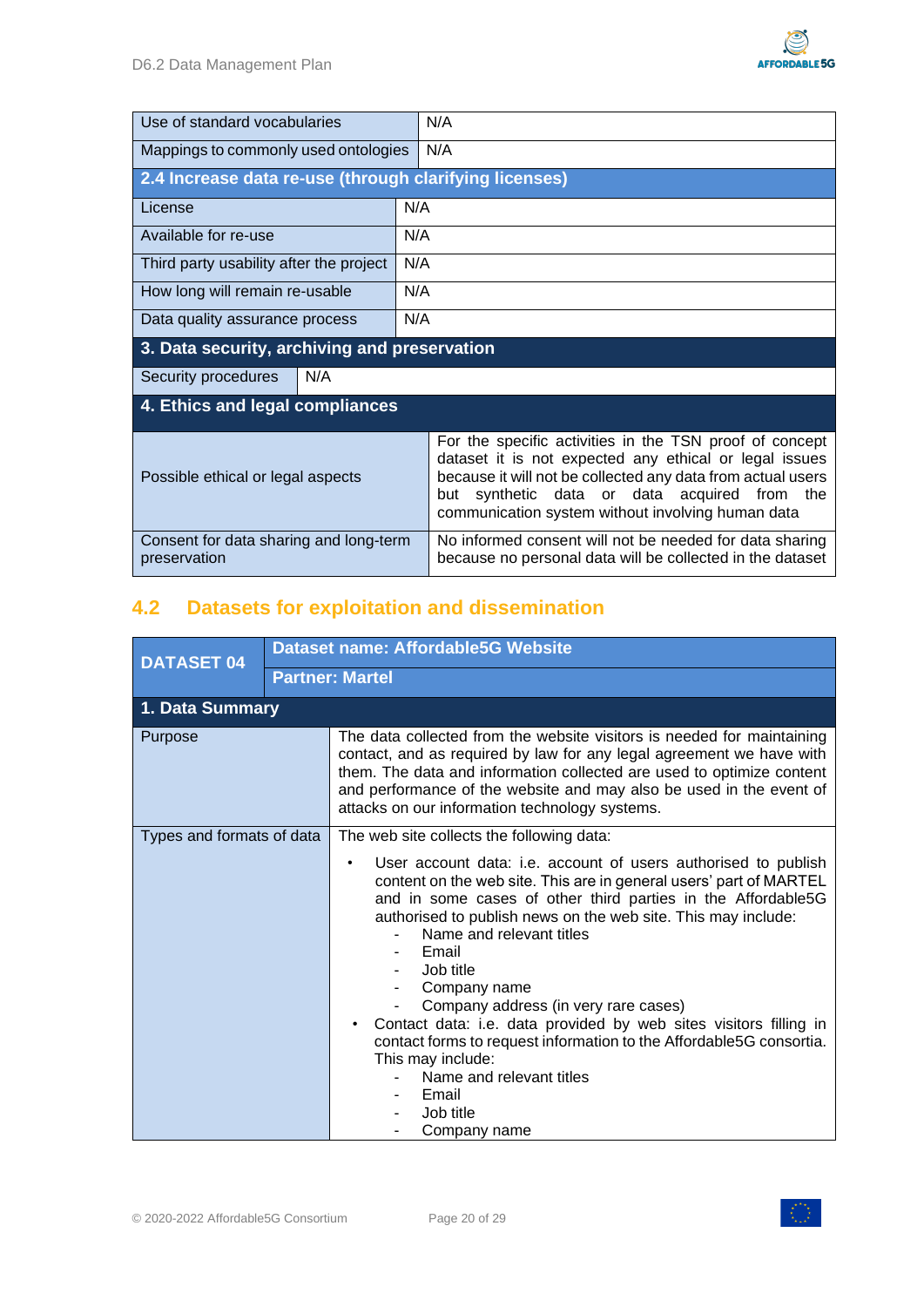

|                                   | Company address (in very rare cases)                                                                                                                                                                                                                                                                                                                                                                                                                                                                                                                                                                                                                                                                                                                     |
|-----------------------------------|----------------------------------------------------------------------------------------------------------------------------------------------------------------------------------------------------------------------------------------------------------------------------------------------------------------------------------------------------------------------------------------------------------------------------------------------------------------------------------------------------------------------------------------------------------------------------------------------------------------------------------------------------------------------------------------------------------------------------------------------------------|
|                                   | Access log data: i.e. data that are collected by servers to control<br>access to the web pages of the web site that may be used in the<br>event of attacks and other cases requested by the law. This may<br>include (1) the browser types and versions used, (2) the operating<br>system used by the accessing system, (3) the website from which<br>an accessing system reaches our website (so-called referrers), (4)<br>the sub-websites, (5) the date and time of access to the Internet<br>site, (6) an Internet protocol address (IP address), (7) the Internet<br>service provider of the accessing system, and (8) any other similar<br>data and information that may be used in the event of attacks on<br>our information technology systems. |
| Re-use of existing data           | No existing data is re used.                                                                                                                                                                                                                                                                                                                                                                                                                                                                                                                                                                                                                                                                                                                             |
| Origin                            | All data we store has been clearly and voluntarily provided to us by<br>contacts and partners (subscribing to a newsletter, sending us an email,<br>giving us their business card, answering to an online questionnaire etc.).<br>The website collects a series of general data and information when<br>a data subject or automated system calls up the website.<br>The website contains information that enables a quick electronic<br>contact to the project's consortium, as well as<br>direct<br>communication with Affordable5G, which also includes a general<br>address of the so-called electronic mail (e-mail address). If a data                                                                                                              |
|                                   | subject contacts the project by e-mail or via a contact form, the<br>personal data transmitted by the data subject are automatically<br>stored. Such personal data transmitted on a voluntary basis by a<br>data subject to Martel as data owner are stored for the purpose of<br>processing or contacting the data subject.<br>As is common practice with almost all professional websites this site also<br>uses cookies, to improve visitors' experience. In some special cases we<br>also use cookies anonymized provided by trusted third parties (such as<br>Google Analytics) – More details are provided in the Cookie Policy page<br>of Affordable5G's website: https://www.affordable5g.eu/cookie-policy/                                      |
| <b>Expected size</b>              | We collect minimal data from our site visitors.                                                                                                                                                                                                                                                                                                                                                                                                                                                                                                                                                                                                                                                                                                          |
| <b>Utility</b>                    | Data and information collected are needed to (1) deliver the content of<br>our website correctly, (2) optimize the content of our website as well as<br>its advertisement, (3) ensure the long-term viability of our information<br>technology systems and website technology, and (4) provide law<br>enforcement authorities with the information necessary for criminal<br>prosecution in case of a cyber-attack.                                                                                                                                                                                                                                                                                                                                      |
| 2. FAIR data                      |                                                                                                                                                                                                                                                                                                                                                                                                                                                                                                                                                                                                                                                                                                                                                          |
|                                   | 2.1 Making data findable, including provisions for metadata                                                                                                                                                                                                                                                                                                                                                                                                                                                                                                                                                                                                                                                                                              |
| Is the data discoverable          | N/A                                                                                                                                                                                                                                                                                                                                                                                                                                                                                                                                                                                                                                                                                                                                                      |
| Naming conventions                | N/A                                                                                                                                                                                                                                                                                                                                                                                                                                                                                                                                                                                                                                                                                                                                                      |
| Keywords                          | N/A                                                                                                                                                                                                                                                                                                                                                                                                                                                                                                                                                                                                                                                                                                                                                      |
| Versioning                        | N/A                                                                                                                                                                                                                                                                                                                                                                                                                                                                                                                                                                                                                                                                                                                                                      |
| Metadata creation                 | N/A                                                                                                                                                                                                                                                                                                                                                                                                                                                                                                                                                                                                                                                                                                                                                      |
| 2.2 Making data openly accessible |                                                                                                                                                                                                                                                                                                                                                                                                                                                                                                                                                                                                                                                                                                                                                          |

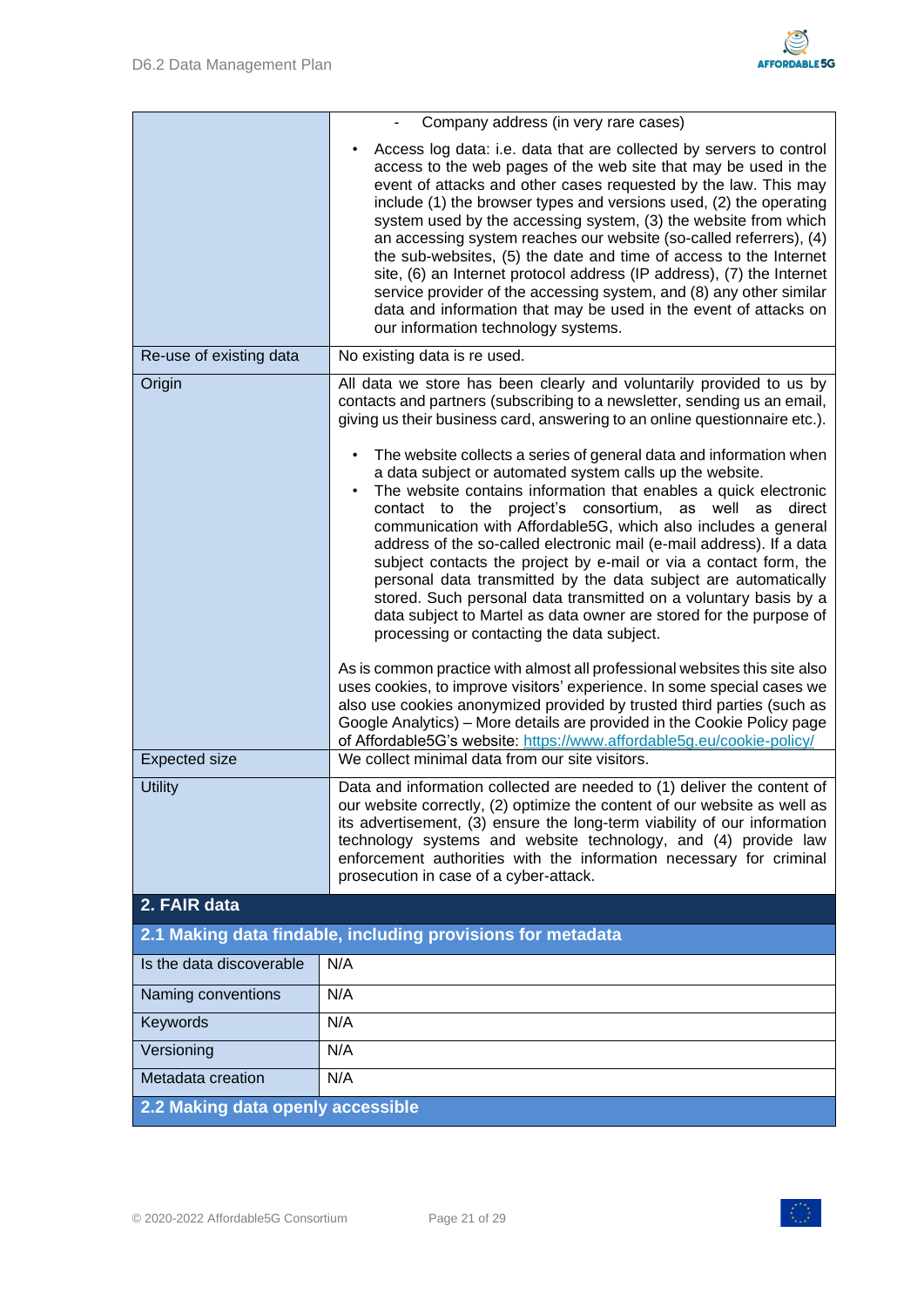

| Data openly accessible                                 |                                                                                                                                                                                                                         | Data collected are personal data (email address and other contact<br>details) as such they will not be shared with any third party (openly<br>or privately).                                                                                                                                                                                                                                                                |  |
|--------------------------------------------------------|-------------------------------------------------------------------------------------------------------------------------------------------------------------------------------------------------------------------------|-----------------------------------------------------------------------------------------------------------------------------------------------------------------------------------------------------------------------------------------------------------------------------------------------------------------------------------------------------------------------------------------------------------------------------|--|
| How it will be accessible                              | N/A                                                                                                                                                                                                                     |                                                                                                                                                                                                                                                                                                                                                                                                                             |  |
| Methods/software tools needed<br>to access the data    | N/A                                                                                                                                                                                                                     |                                                                                                                                                                                                                                                                                                                                                                                                                             |  |
| Repository                                             | N/A                                                                                                                                                                                                                     |                                                                                                                                                                                                                                                                                                                                                                                                                             |  |
| Access restrictions                                    |                                                                                                                                                                                                                         | Only people authorised by the data owner (MARTEL) will<br>٠<br>have access to the collected data.<br>The data owner can authorise as data processors other<br>project partners involved with the dissemination efforts of the<br>project only where necessary.<br>Access to the web site log data occurs via username and<br>password. Only authorised users have the access and only<br>admins in Martel can grant access. |  |
| 2.3 Making data interoperable                          |                                                                                                                                                                                                                         |                                                                                                                                                                                                                                                                                                                                                                                                                             |  |
| Interoperability                                       | N/A                                                                                                                                                                                                                     |                                                                                                                                                                                                                                                                                                                                                                                                                             |  |
| Metadata,<br>vocabularies,<br>and<br>standards         | N/A                                                                                                                                                                                                                     |                                                                                                                                                                                                                                                                                                                                                                                                                             |  |
| Use of standard vocabularies                           | N/A                                                                                                                                                                                                                     |                                                                                                                                                                                                                                                                                                                                                                                                                             |  |
| Mappings to commonly used<br>N/A<br>ontologies         |                                                                                                                                                                                                                         |                                                                                                                                                                                                                                                                                                                                                                                                                             |  |
| 2.4 Increase data re-use (through clarifying licenses) |                                                                                                                                                                                                                         |                                                                                                                                                                                                                                                                                                                                                                                                                             |  |
| License                                                |                                                                                                                                                                                                                         | N/A                                                                                                                                                                                                                                                                                                                                                                                                                         |  |
| Available for re-use                                   |                                                                                                                                                                                                                         | N/A                                                                                                                                                                                                                                                                                                                                                                                                                         |  |
| Third party usability after the project                |                                                                                                                                                                                                                         | There will be no transfer of personal data collected to any third<br>party.                                                                                                                                                                                                                                                                                                                                                 |  |
| How long will remain re-usable                         |                                                                                                                                                                                                                         | Martel shall process and store the personal data of the data<br>subject only for the period necessary to achieve the purpose<br>of storage, or as far as this is granted by the European<br>legislator or other legislators in laws or regulations to which the<br>Martel is subject to.                                                                                                                                    |  |
|                                                        |                                                                                                                                                                                                                         | If the storage purpose is not applicable, or if a storage period<br>prescribed by the European legislator or another competent<br>legislator expires, the personal data are routinely blocked or<br>erased in accordance with legal requirements.                                                                                                                                                                           |  |
|                                                        |                                                                                                                                                                                                                         | The criteria used to determine the period of storage of<br>personal data is the respective statutory retention period. After<br>expiration of that period, the corresponding data is routinely<br>deleted.                                                                                                                                                                                                                  |  |
| Data quality assurance process                         |                                                                                                                                                                                                                         | N/A                                                                                                                                                                                                                                                                                                                                                                                                                         |  |
| 3. Data security, archiving and preservation           |                                                                                                                                                                                                                         |                                                                                                                                                                                                                                                                                                                                                                                                                             |  |
| Security procedures                                    |                                                                                                                                                                                                                         | Users can access the website only via an encrypted connection (https), in<br>order to add a second security layer between the user and the website itself.                                                                                                                                                                                                                                                                  |  |
|                                                        | WordPress (WP) has been used to build Affordable5G's website. This<br>content management system (CMS) uses the latest technology about PHP<br>and MariaDB for the business logic and database respectively. WP provides |                                                                                                                                                                                                                                                                                                                                                                                                                             |  |

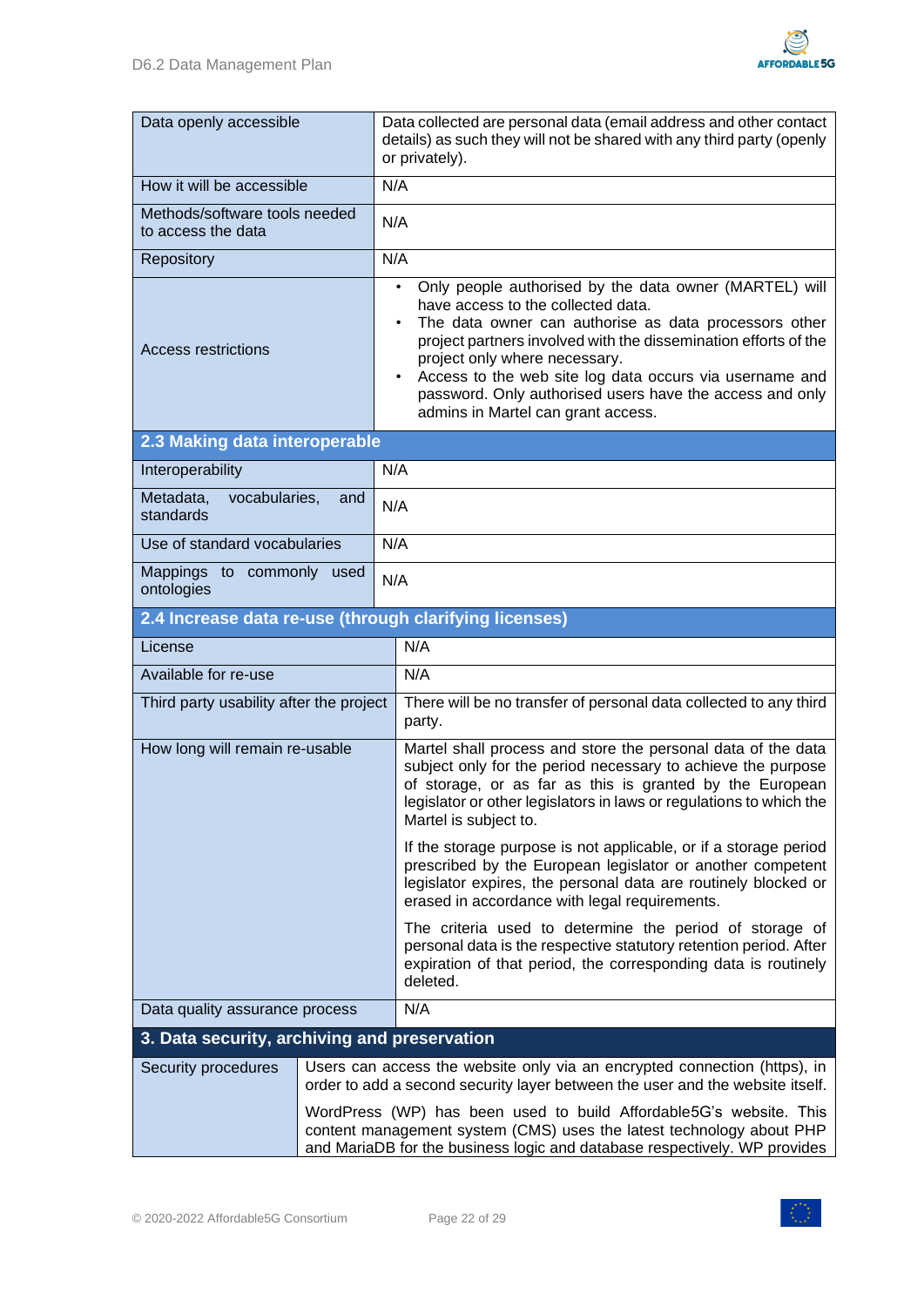

|                                                        | al lot of plug ins in order to grant a great security both for the content and<br>users. In fact, plug ins such as anti-spam, anti-SQL injection, anti-brute force<br>attack etc. can help to prevent spam and the most common attacks.<br>Moreover, WP provides different access roles, in order to grant the right                                                                                                                                                                                                                                                                       |                                                                                                                                                                                                                                                                                                                                                     |  |
|--------------------------------------------------------|--------------------------------------------------------------------------------------------------------------------------------------------------------------------------------------------------------------------------------------------------------------------------------------------------------------------------------------------------------------------------------------------------------------------------------------------------------------------------------------------------------------------------------------------------------------------------------------------|-----------------------------------------------------------------------------------------------------------------------------------------------------------------------------------------------------------------------------------------------------------------------------------------------------------------------------------------------------|--|
|                                                        | permissions to the right users. Users' WP passwords are encrypted through<br>RSA technology, so no one can decrypt them. Neither a WP administrator.                                                                                                                                                                                                                                                                                                                                                                                                                                       |                                                                                                                                                                                                                                                                                                                                                     |  |
|                                                        | Setting of cookies can be prevented by visitor by adjusting the settings on<br>their browser. Disabling cookies will usually result in also disabling certain<br>functionality and features of this site. Therefore, it is recommended for users<br>not disable cookies.                                                                                                                                                                                                                                                                                                                   |                                                                                                                                                                                                                                                                                                                                                     |  |
|                                                        | On this website, Martel has integrated components of Twitter: Twitter<br>receives information via the Twitter component that the data subject has<br>visited our website, provided that the data subject is logged in on Twitter at<br>the time of the call-up to our website. This occurs regardless of whether the<br>person clicks on the Twitter component or not. If such a transmission of<br>information to Twitter is not desirable for the data subject, then he or she may<br>prevent this by logging off from their Twitter account before a call-up to our<br>website is made. |                                                                                                                                                                                                                                                                                                                                                     |  |
| 4. Ethics and legal compliances                        |                                                                                                                                                                                                                                                                                                                                                                                                                                                                                                                                                                                            |                                                                                                                                                                                                                                                                                                                                                     |  |
| Possible ethical or legal aspects                      |                                                                                                                                                                                                                                                                                                                                                                                                                                                                                                                                                                                            | Data collected are personal data, and in compliance with GDPR<br>can only be used for the original scope they have been collected<br>for: informing contacts about Affordable5G. As such they will not<br>be shared outside the parties in the consortia in charge of<br>providing the newsletter services (so not to any external third<br>party). |  |
|                                                        |                                                                                                                                                                                                                                                                                                                                                                                                                                                                                                                                                                                            |                                                                                                                                                                                                                                                                                                                                                     |  |
| Consent for data sharing and<br>long-term preservation |                                                                                                                                                                                                                                                                                                                                                                                                                                                                                                                                                                                            | The website respects the latest European laws about Privacy<br>(GDPR). All users (registered and guests) have to authorise data<br>collection by the data owner (MARTEL) and eventually, in the<br>case of cookies for anonymised tracking - the sharing with a third<br>party.                                                                     |  |
|                                                        |                                                                                                                                                                                                                                                                                                                                                                                                                                                                                                                                                                                            | All information is available in detail at the following URLs:                                                                                                                                                                                                                                                                                       |  |
|                                                        |                                                                                                                                                                                                                                                                                                                                                                                                                                                                                                                                                                                            | https://www.affordable5g.eu/privacy-policy/<br>https://www.affordable5g.eu/cookie-policy/                                                                                                                                                                                                                                                           |  |

| <b>DATASET 05</b>         |  | Dataset name: Affordable5G Newsletter                                                                                                                                                                                                                                                                                                              |  |  |
|---------------------------|--|----------------------------------------------------------------------------------------------------------------------------------------------------------------------------------------------------------------------------------------------------------------------------------------------------------------------------------------------------|--|--|
|                           |  | <b>Partner: Martel</b>                                                                                                                                                                                                                                                                                                                             |  |  |
| 1. Data Summary           |  |                                                                                                                                                                                                                                                                                                                                                    |  |  |
| Purpose                   |  | The personal data collected as part of a registration for the Affordable5G<br>newsletter will only be used to verify registrations and to send our<br>newsletter.                                                                                                                                                                                  |  |  |
| Types and formats of data |  | E-mail address of visitors registering to the newsletter.<br>$\bullet$<br>During the registration for the newsletter, we also store the IP<br>address of the computer system assigned by the Internet service<br>provider (ISP) and used by the data subject at the time of the<br>registration, as well as the date and time of the registration. |  |  |

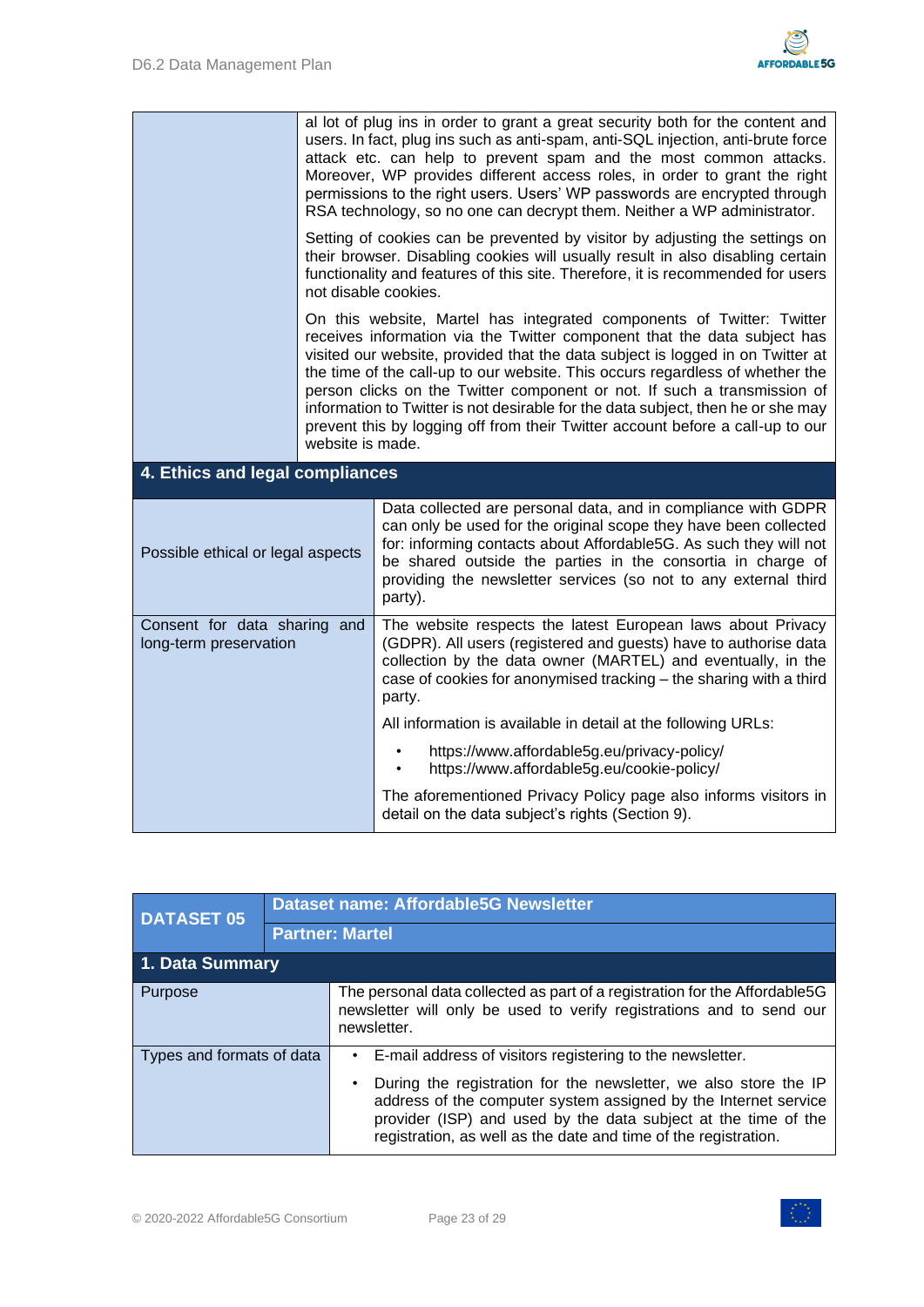

|                                                        | The newsletter of Affordable5G contains so-called tracking pixels.<br>$\bullet$<br>A tracking pixel is a miniature graphic embedded in such e-mails,<br>which are sent in HTML format to enable log file recording and<br>analysis. Based on the embedded tracking pixel, Martel may see if<br>and when an e-mail was opened by a data subject, and which links<br>in the e-mail were called up by data subjects. |                                                                                                                                                                                                                                                                                                                                                                                                                                     |  |  |
|--------------------------------------------------------|-------------------------------------------------------------------------------------------------------------------------------------------------------------------------------------------------------------------------------------------------------------------------------------------------------------------------------------------------------------------------------------------------------------------|-------------------------------------------------------------------------------------------------------------------------------------------------------------------------------------------------------------------------------------------------------------------------------------------------------------------------------------------------------------------------------------------------------------------------------------|--|--|
| Re-use of existing data                                |                                                                                                                                                                                                                                                                                                                                                                                                                   | No existing data is re-used                                                                                                                                                                                                                                                                                                                                                                                                         |  |  |
| Origin                                                 | The personal data is collected previous informed consent upon<br>registration to the newsletter through the dedicated page of<br>Affordable5G's website.                                                                                                                                                                                                                                                          |                                                                                                                                                                                                                                                                                                                                                                                                                                     |  |  |
| <b>Expected size</b>                                   | Between 100 and 200 records                                                                                                                                                                                                                                                                                                                                                                                       |                                                                                                                                                                                                                                                                                                                                                                                                                                     |  |  |
| <b>Utility</b>                                         | Data collected express the interest of subscribers to receive news from<br>Affordable5G project.                                                                                                                                                                                                                                                                                                                  |                                                                                                                                                                                                                                                                                                                                                                                                                                     |  |  |
| 2. FAIR data                                           |                                                                                                                                                                                                                                                                                                                                                                                                                   |                                                                                                                                                                                                                                                                                                                                                                                                                                     |  |  |
|                                                        |                                                                                                                                                                                                                                                                                                                                                                                                                   | 2.1 Making data findable, including provisions for metadata                                                                                                                                                                                                                                                                                                                                                                         |  |  |
| Is the data discoverable                               | <b>No</b>                                                                                                                                                                                                                                                                                                                                                                                                         |                                                                                                                                                                                                                                                                                                                                                                                                                                     |  |  |
| Naming conventions                                     | N/A                                                                                                                                                                                                                                                                                                                                                                                                               |                                                                                                                                                                                                                                                                                                                                                                                                                                     |  |  |
| Keywords                                               | N/A                                                                                                                                                                                                                                                                                                                                                                                                               |                                                                                                                                                                                                                                                                                                                                                                                                                                     |  |  |
| Versioning                                             | <b>No</b>                                                                                                                                                                                                                                                                                                                                                                                                         |                                                                                                                                                                                                                                                                                                                                                                                                                                     |  |  |
| Metadata creation                                      | None                                                                                                                                                                                                                                                                                                                                                                                                              |                                                                                                                                                                                                                                                                                                                                                                                                                                     |  |  |
| 2.2 Making data openly accessible                      |                                                                                                                                                                                                                                                                                                                                                                                                                   |                                                                                                                                                                                                                                                                                                                                                                                                                                     |  |  |
| Data openly accessible                                 |                                                                                                                                                                                                                                                                                                                                                                                                                   | Data collected are personal data (email address and other<br>contact details) as such they will not be shared with any<br>third party (openly or privately).                                                                                                                                                                                                                                                                        |  |  |
| How it will be accessible                              |                                                                                                                                                                                                                                                                                                                                                                                                                   | N/A                                                                                                                                                                                                                                                                                                                                                                                                                                 |  |  |
| Methods/software tools needed to<br>access the data    |                                                                                                                                                                                                                                                                                                                                                                                                                   | N/A                                                                                                                                                                                                                                                                                                                                                                                                                                 |  |  |
| Repository                                             |                                                                                                                                                                                                                                                                                                                                                                                                                   | N/A                                                                                                                                                                                                                                                                                                                                                                                                                                 |  |  |
| <b>Access restrictions</b>                             |                                                                                                                                                                                                                                                                                                                                                                                                                   | Only people authorised by the data owner (MARTEL)<br>will have access to the collected data.<br>The data owner can authorise as data processors<br>other project partners involved with the dissemination<br>efforts of the project only where necessary.<br>Access to the newsletter subscribers list occurs via<br>username and password. Only authorised users have<br>the access and only admins in Martel can grant<br>access. |  |  |
| 2.3 Making data interoperable                          |                                                                                                                                                                                                                                                                                                                                                                                                                   |                                                                                                                                                                                                                                                                                                                                                                                                                                     |  |  |
| Interoperability                                       |                                                                                                                                                                                                                                                                                                                                                                                                                   | N/A                                                                                                                                                                                                                                                                                                                                                                                                                                 |  |  |
| Metadata, vocabularies, and standards                  |                                                                                                                                                                                                                                                                                                                                                                                                                   | N/A                                                                                                                                                                                                                                                                                                                                                                                                                                 |  |  |
| Use of standard vocabularies                           |                                                                                                                                                                                                                                                                                                                                                                                                                   | N/A                                                                                                                                                                                                                                                                                                                                                                                                                                 |  |  |
| Mappings to commonly used ontologies                   |                                                                                                                                                                                                                                                                                                                                                                                                                   | N/A                                                                                                                                                                                                                                                                                                                                                                                                                                 |  |  |
| 2.4 Increase data re-use (through clarifying licenses) |                                                                                                                                                                                                                                                                                                                                                                                                                   |                                                                                                                                                                                                                                                                                                                                                                                                                                     |  |  |
| License                                                |                                                                                                                                                                                                                                                                                                                                                                                                                   | N/A                                                                                                                                                                                                                                                                                                                                                                                                                                 |  |  |

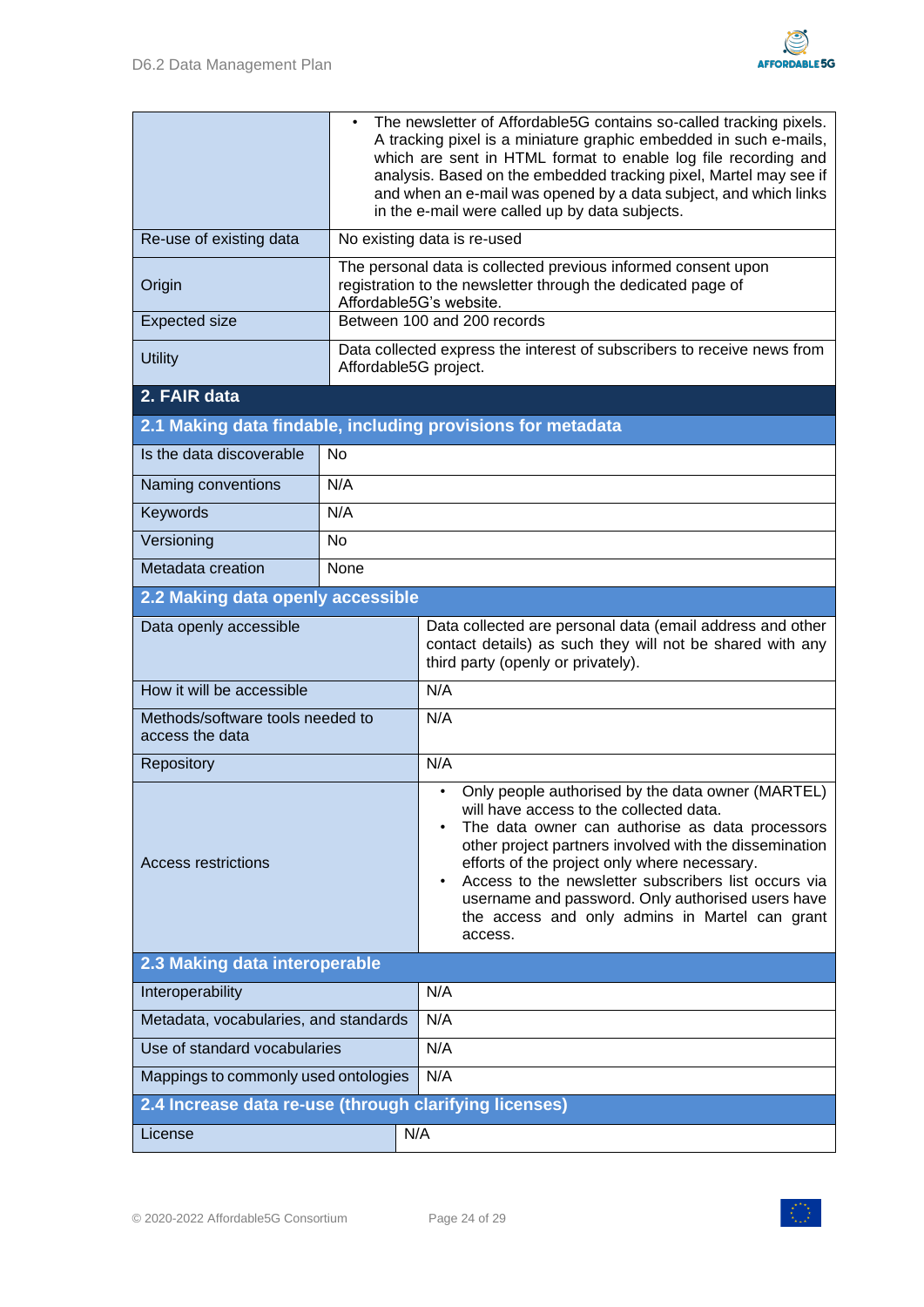

| Available for re-use                                   |                                                                                                                                                                                                                                                                                     | N/A                                                                                                                                                                                                                                                                                                                                                                                                                                                                                                                                               |  |  |
|--------------------------------------------------------|-------------------------------------------------------------------------------------------------------------------------------------------------------------------------------------------------------------------------------------------------------------------------------------|---------------------------------------------------------------------------------------------------------------------------------------------------------------------------------------------------------------------------------------------------------------------------------------------------------------------------------------------------------------------------------------------------------------------------------------------------------------------------------------------------------------------------------------------------|--|--|
| Third party usability after the project                |                                                                                                                                                                                                                                                                                     | We use the third-party service provider Mailchimp (The Rocket<br>Science Group, LLC), to process and store your data: which<br>Affordable5G uses to manage the newsletter subscriber lists<br>and send emails to our subscribers. We don't share user's<br>data with any other third-party.<br>Affordable 5G Privacy Policy is linked from each newsletter<br>Users data are not used after the end of the project for<br>marketing purposes.                                                                                                     |  |  |
| How long will remain re-usable                         |                                                                                                                                                                                                                                                                                     | In compliance with GDPR, data subjects are at any time<br>entitled to revoke the respective separate declaration of<br>consent issued by means of the double-opt-in procedure. After<br>a revocation, these personal data will be deleted by Martel.<br>Martel automatically regards a withdrawal from the receipt of<br>the newsletter as a revocation. At the end of the project, data<br>will be deleted.                                                                                                                                      |  |  |
| Data quality assurance process                         |                                                                                                                                                                                                                                                                                     | N/A                                                                                                                                                                                                                                                                                                                                                                                                                                                                                                                                               |  |  |
| 3. Data security, archiving and preservation           |                                                                                                                                                                                                                                                                                     |                                                                                                                                                                                                                                                                                                                                                                                                                                                                                                                                                   |  |  |
| Security procedures                                    | Data are stored in a GDPR compliant newsletter service. Data are encrypted,<br>and access to them is possible only via authentication of previously<br>authorised users by the data owner entity (MARTEL). Authentication and<br>access channels to the data are as well encrypted. |                                                                                                                                                                                                                                                                                                                                                                                                                                                                                                                                                   |  |  |
| 4. Ethics and legal compliances                        |                                                                                                                                                                                                                                                                                     |                                                                                                                                                                                                                                                                                                                                                                                                                                                                                                                                                   |  |  |
| Possible ethical or legal aspects                      |                                                                                                                                                                                                                                                                                     | Data collected are personal data, and in compliance with<br>GDPR can only be used for the original scope they have<br>been collected for: informing newsletter subscribers about<br>Affordable5G. As such they will not be shared outside the<br>parties in the consortia in charge of providing the newsletter<br>services (so not to any external third party).                                                                                                                                                                                 |  |  |
| Consent for data sharing and long-term<br>preservation |                                                                                                                                                                                                                                                                                     | All related information is available in detail at the following<br>URL (on section 5 and 6):                                                                                                                                                                                                                                                                                                                                                                                                                                                      |  |  |
|                                                        |                                                                                                                                                                                                                                                                                     | https://www.affordable5g.eu/privacy-policy/                                                                                                                                                                                                                                                                                                                                                                                                                                                                                                       |  |  |
|                                                        |                                                                                                                                                                                                                                                                                     | The subscription to our newsletter may be terminated by<br>the data subject at any time. The consent to the storage of<br>personal data, which the data subject has given for<br>shipping the newsletter, may be revoked at any time. For<br>the purpose of revocation of consent, a corresponding link<br>is found in each newsletter. It is also possible to<br>unsubscribe from the newsletter at any time by contacting<br>Martel/Affordable5G's consortium directly via the Contact<br>section of the website, or through the website's GDPR |  |  |
|                                                        |                                                                                                                                                                                                                                                                                     | Requests page:                                                                                                                                                                                                                                                                                                                                                                                                                                                                                                                                    |  |  |
|                                                        |                                                                                                                                                                                                                                                                                     | https://www.affordable5g.eu/gdpr-requests/                                                                                                                                                                                                                                                                                                                                                                                                                                                                                                        |  |  |
|                                                        |                                                                                                                                                                                                                                                                                     | Furthermore, subscribers to the newsletter may be<br>informed by e-mail, as long as this is necessary for the<br>operation of the newsletter service or a registration in<br>question, as this could be the case in the event of<br>modifications to the newsletter offer, or in the event of a<br>change in technical circumstances                                                                                                                                                                                                              |  |  |

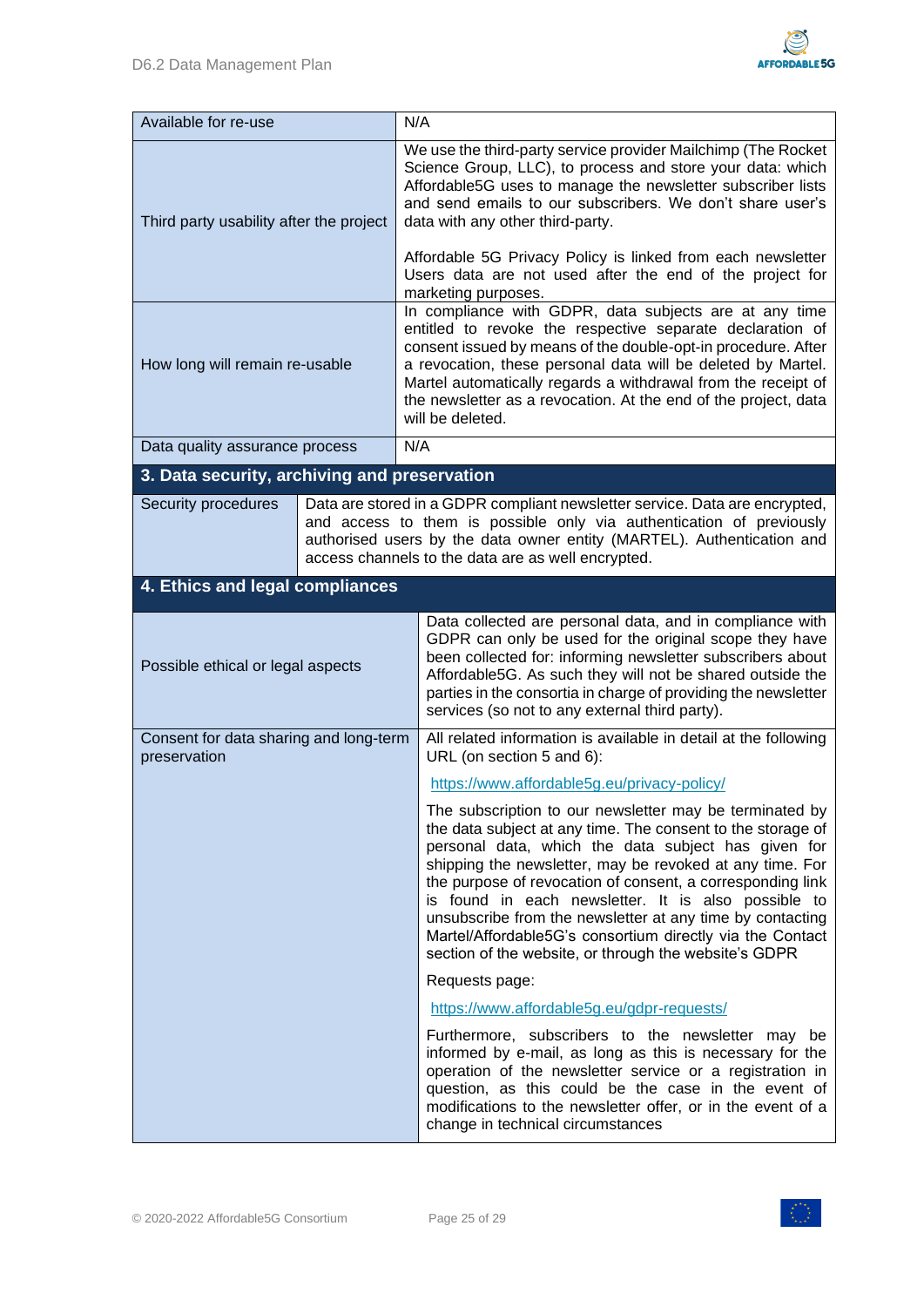

# <span id="page-25-0"></span>**4.3 Datasets for project management**

| <b>DATASET 06</b>                 |  | <b>Dataset name: Project Management</b><br><b>Partner: ATOS</b>                                                                                                                                                                                                                                                                                                                                  |                                                                                                                                                              |  |  |
|-----------------------------------|--|--------------------------------------------------------------------------------------------------------------------------------------------------------------------------------------------------------------------------------------------------------------------------------------------------------------------------------------------------------------------------------------------------|--------------------------------------------------------------------------------------------------------------------------------------------------------------|--|--|
|                                   |  |                                                                                                                                                                                                                                                                                                                                                                                                  |                                                                                                                                                              |  |  |
| 1. Data Summary                   |  |                                                                                                                                                                                                                                                                                                                                                                                                  |                                                                                                                                                              |  |  |
| Purpose                           |  |                                                                                                                                                                                                                                                                                                                                                                                                  | This dataset will contain administrative data for the management of the<br>project. It will include administrative information from the partners             |  |  |
| Types and formats of data         |  | Word, spreadsheets, and reports.                                                                                                                                                                                                                                                                                                                                                                 |                                                                                                                                                              |  |  |
|                                   |  | Contact and Admin data: i.e. data provided by partners in contact forms<br>to request information to the Affordable5G consortia. This may include:<br>Name and relevant titles, Email, Job title, Phone number, Company<br>name, Company address, Bank accounts number and holders, Legal<br>representatives, etc All management information for reporting (spent<br>effort, expenditures, etc). |                                                                                                                                                              |  |  |
| Re-use of existing data           |  | <b>No</b>                                                                                                                                                                                                                                                                                                                                                                                        |                                                                                                                                                              |  |  |
| Origin                            |  | Data provided by each partner                                                                                                                                                                                                                                                                                                                                                                    |                                                                                                                                                              |  |  |
| <b>Expected size</b>              |  | kbytes                                                                                                                                                                                                                                                                                                                                                                                           |                                                                                                                                                              |  |  |
| <b>Utility</b>                    |  | activities.                                                                                                                                                                                                                                                                                                                                                                                      | The information within this dataset is part of the WP6 management                                                                                            |  |  |
| 2. FAIR data                      |  |                                                                                                                                                                                                                                                                                                                                                                                                  |                                                                                                                                                              |  |  |
|                                   |  | 2.1 Making data findable, including provisions for metadata                                                                                                                                                                                                                                                                                                                                      |                                                                                                                                                              |  |  |
| Is the data discoverable          |  | Consent form                                                                                                                                                                                                                                                                                                                                                                                     | Just for consortium members and previously signed a Data Protection                                                                                          |  |  |
| Naming conventions                |  |                                                                                                                                                                                                                                                                                                                                                                                                  | The naming conventions are included in D6.1 Project handbook.                                                                                                |  |  |
| Keywords                          |  | N/A                                                                                                                                                                                                                                                                                                                                                                                              |                                                                                                                                                              |  |  |
| Versioning                        |  | N/A                                                                                                                                                                                                                                                                                                                                                                                              |                                                                                                                                                              |  |  |
| Metadata creation                 |  | N/A                                                                                                                                                                                                                                                                                                                                                                                              |                                                                                                                                                              |  |  |
| 2.2 Making data openly accessible |  |                                                                                                                                                                                                                                                                                                                                                                                                  |                                                                                                                                                              |  |  |
| Data openly accessible            |  |                                                                                                                                                                                                                                                                                                                                                                                                  | No, the access is just for Consortium<br>members                                                                                                             |  |  |
| How it will be accessible         |  |                                                                                                                                                                                                                                                                                                                                                                                                  | N/A                                                                                                                                                          |  |  |
|                                   |  | Methods/software tools needed to access the data                                                                                                                                                                                                                                                                                                                                                 | Owncloud                                                                                                                                                     |  |  |
| Repository                        |  |                                                                                                                                                                                                                                                                                                                                                                                                  | Owncloud and internal ATOS systems                                                                                                                           |  |  |
| <b>Access restrictions</b>        |  |                                                                                                                                                                                                                                                                                                                                                                                                  | Only people authorised by the data owner<br>(ATOS) will have access to the collected data.                                                                   |  |  |
|                                   |  |                                                                                                                                                                                                                                                                                                                                                                                                  | The data owner can authorise as data<br>processors other project partners involved<br>with the management (i.e. WP leaders) of the<br>project when necessary |  |  |
| 2.3 Making data interoperable     |  |                                                                                                                                                                                                                                                                                                                                                                                                  |                                                                                                                                                              |  |  |
| Interoperability                  |  | N/A                                                                                                                                                                                                                                                                                                                                                                                              |                                                                                                                                                              |  |  |

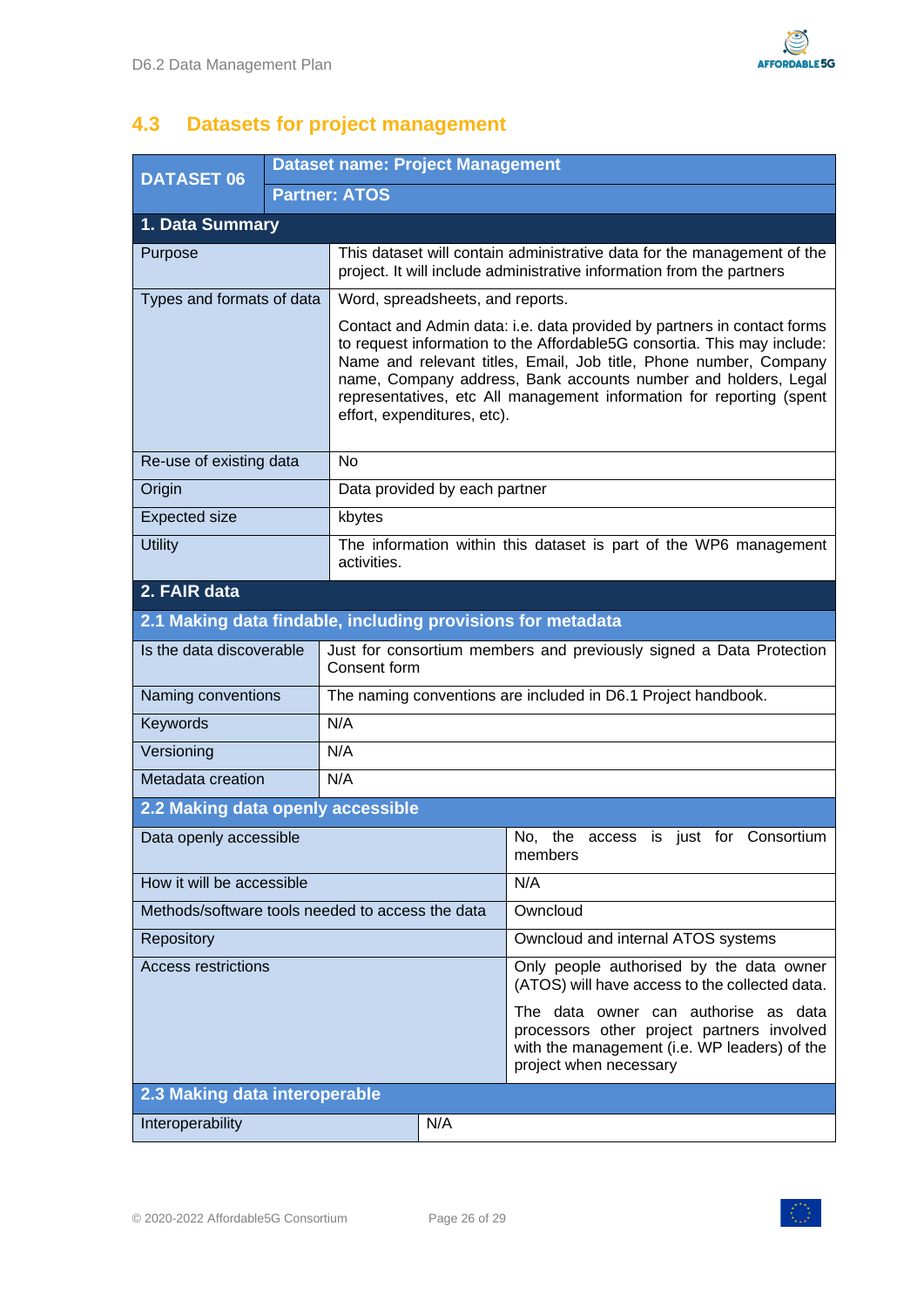

| Metadata, vocabularies, and standards                  |                                                                                                                                                                                                                                                                                                                                                                                                                                                                                                                                                                                                | N/A |                                                                                                                                                                                         |  |
|--------------------------------------------------------|------------------------------------------------------------------------------------------------------------------------------------------------------------------------------------------------------------------------------------------------------------------------------------------------------------------------------------------------------------------------------------------------------------------------------------------------------------------------------------------------------------------------------------------------------------------------------------------------|-----|-----------------------------------------------------------------------------------------------------------------------------------------------------------------------------------------|--|
| Use of standard vocabularies                           |                                                                                                                                                                                                                                                                                                                                                                                                                                                                                                                                                                                                | N/A |                                                                                                                                                                                         |  |
| Mappings to commonly used ontologies                   |                                                                                                                                                                                                                                                                                                                                                                                                                                                                                                                                                                                                | N/A |                                                                                                                                                                                         |  |
| 2.4 Increase data re-use (through clarifying licenses) |                                                                                                                                                                                                                                                                                                                                                                                                                                                                                                                                                                                                |     |                                                                                                                                                                                         |  |
| License                                                |                                                                                                                                                                                                                                                                                                                                                                                                                                                                                                                                                                                                | N/A |                                                                                                                                                                                         |  |
| Available for re-use                                   |                                                                                                                                                                                                                                                                                                                                                                                                                                                                                                                                                                                                | N/A |                                                                                                                                                                                         |  |
| Third party usability after the project                |                                                                                                                                                                                                                                                                                                                                                                                                                                                                                                                                                                                                | N/A |                                                                                                                                                                                         |  |
| How long will remain re-usable                         |                                                                                                                                                                                                                                                                                                                                                                                                                                                                                                                                                                                                | N/A |                                                                                                                                                                                         |  |
| Data quality assurance process                         |                                                                                                                                                                                                                                                                                                                                                                                                                                                                                                                                                                                                | N/A |                                                                                                                                                                                         |  |
| 3. Data security, archiving and preservation           |                                                                                                                                                                                                                                                                                                                                                                                                                                                                                                                                                                                                |     |                                                                                                                                                                                         |  |
| Security procedures                                    | This information is subject to the Atos Information Security Policy, aiming at<br>safeguarding the confidentiality, integrity, availability, authenticity and non-<br>repudiation of information and information systems. It is based on an<br>internationally accepted security standard (ISO27002 -, Code of Practice for<br>Information Security Management). Atos implements technical<br>and<br>organizational security measures to safeguard stored personal data against<br>inadvertent or deliberate manipulation, loss, or destruction and against<br>access by unauthorized persons. |     |                                                                                                                                                                                         |  |
| 4. Ethics and legal compliances                        |                                                                                                                                                                                                                                                                                                                                                                                                                                                                                                                                                                                                |     |                                                                                                                                                                                         |  |
| Possible ethical or legal aspects                      |                                                                                                                                                                                                                                                                                                                                                                                                                                                                                                                                                                                                |     | This project repository may include personal<br>data that by any means will not be shared<br>outside the consortium                                                                     |  |
| Consent for data sharing and long-term preservation    |                                                                                                                                                                                                                                                                                                                                                                                                                                                                                                                                                                                                |     | All partners will sign a Data Protection consent<br>form for the use of some specific data, such<br>surname, professional email<br>name,<br>as<br>address, phone number, or skype user. |  |



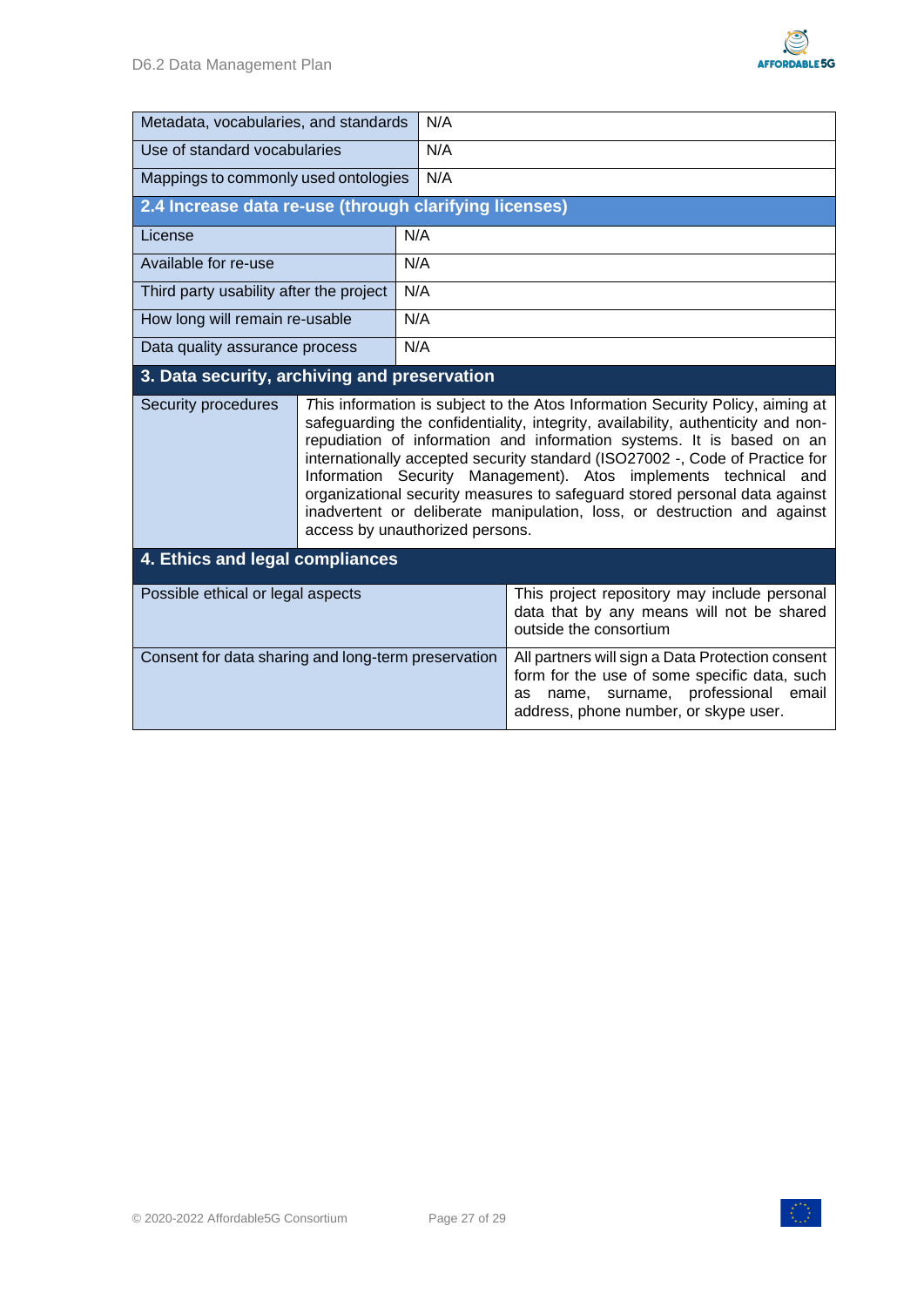# <span id="page-27-0"></span>**5 CONCLUSION**

This document has provided the approach of Affordable5G project to deal with EU directives about data management when collecting and processing data during its execution. The document describes the research data that is being generated and the normal operative information during project execution as well as the challenges and constraints that need to be considered for managing it.

The consortium has identified a list of six datasets that cover: the two official pilots (Mission Critical Service and Smart City Edge cases), the technical TSN PoC, the normal dissemination needs (website and newletter) and the project management activity.

A detailed FAIR questionnaire has been completed for each one to understand the origin and nature of this data, its format, associated accessibility policy and the re-usability of this information. As the project progresses with the pilot implementations and other activities, these datasets can be revisited and updated to continue fulfilling the FAIR principles. Regarding storage information, all relevant deliverables generated during the project will be stored and shared in the common repository (BSCW) of the 5G PPP community according to the collaboration principles among programme.